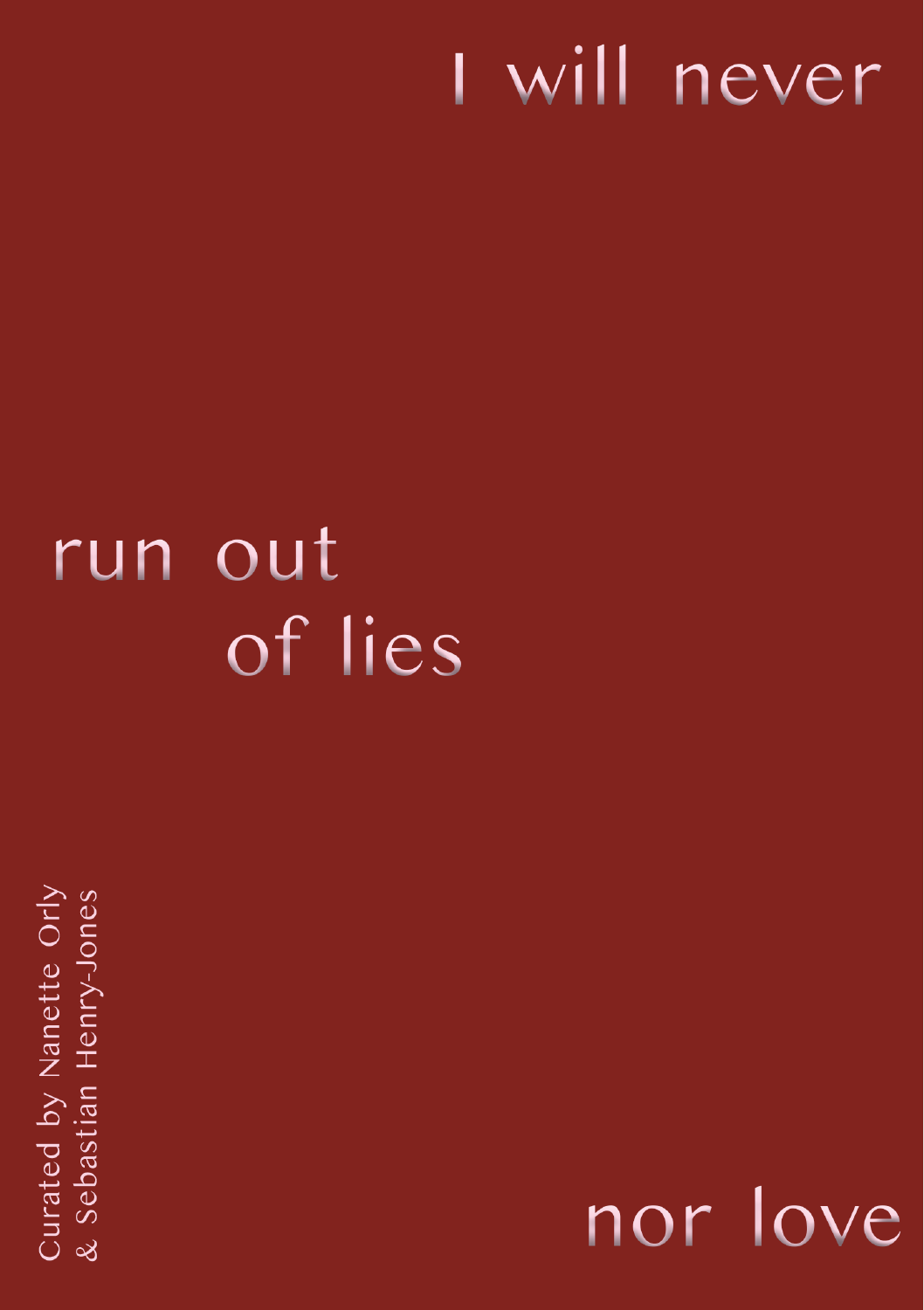This project was planned on Gadigal land belonging to the Eora Nation, and exhibited on Wurundjeri land belonging to the Kulin Nation. We acknowledge the traditional custodians of this land and pay our respects to elders past, present and emerging. Sovereignty never ceded.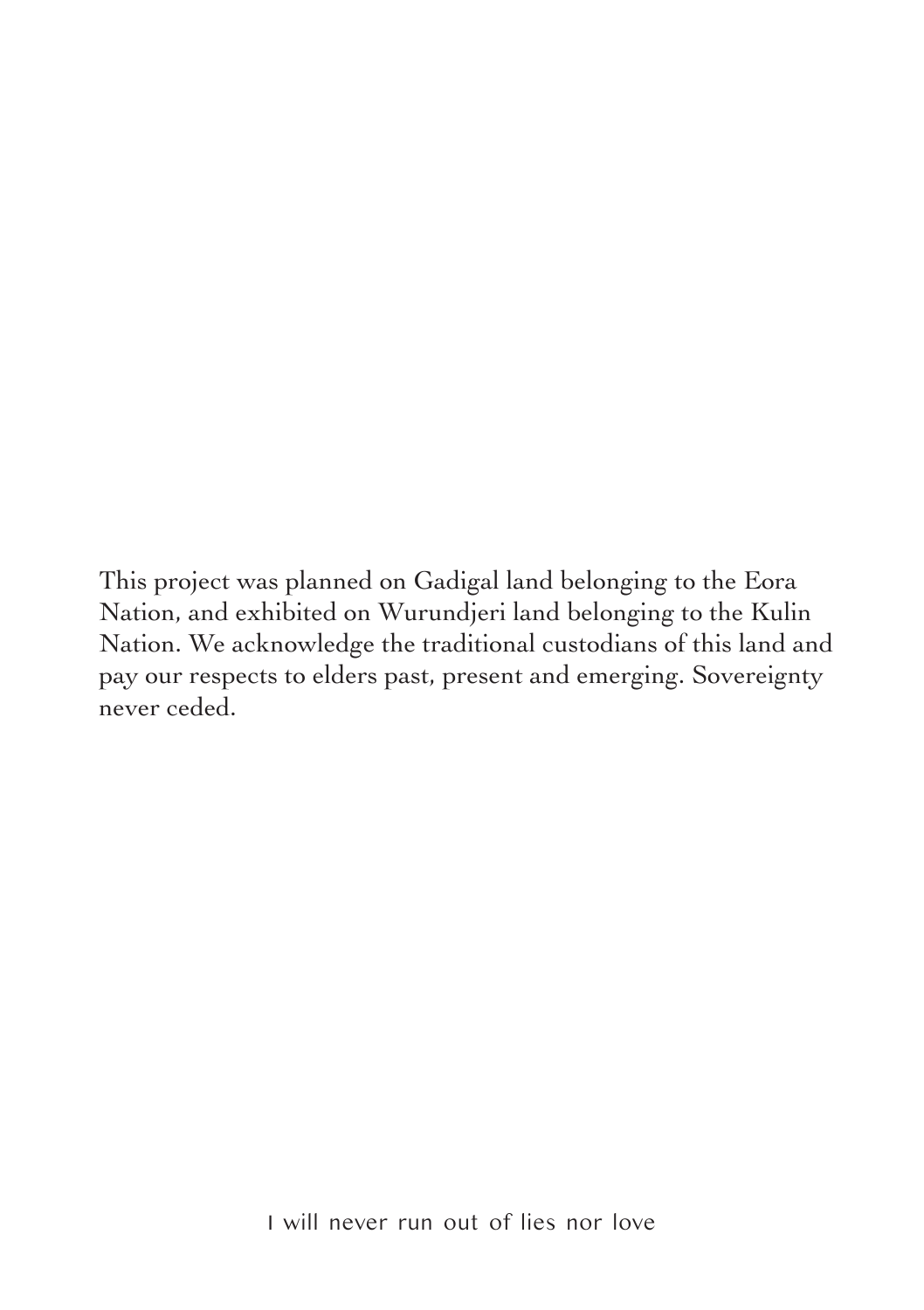Manisha Anjali EJ Son Angie Pai Natasha Matila-Smith Rosie Isaac

Curated by Nanette Orly & Sebastian Henry-Jones

I will never run out of lies nor love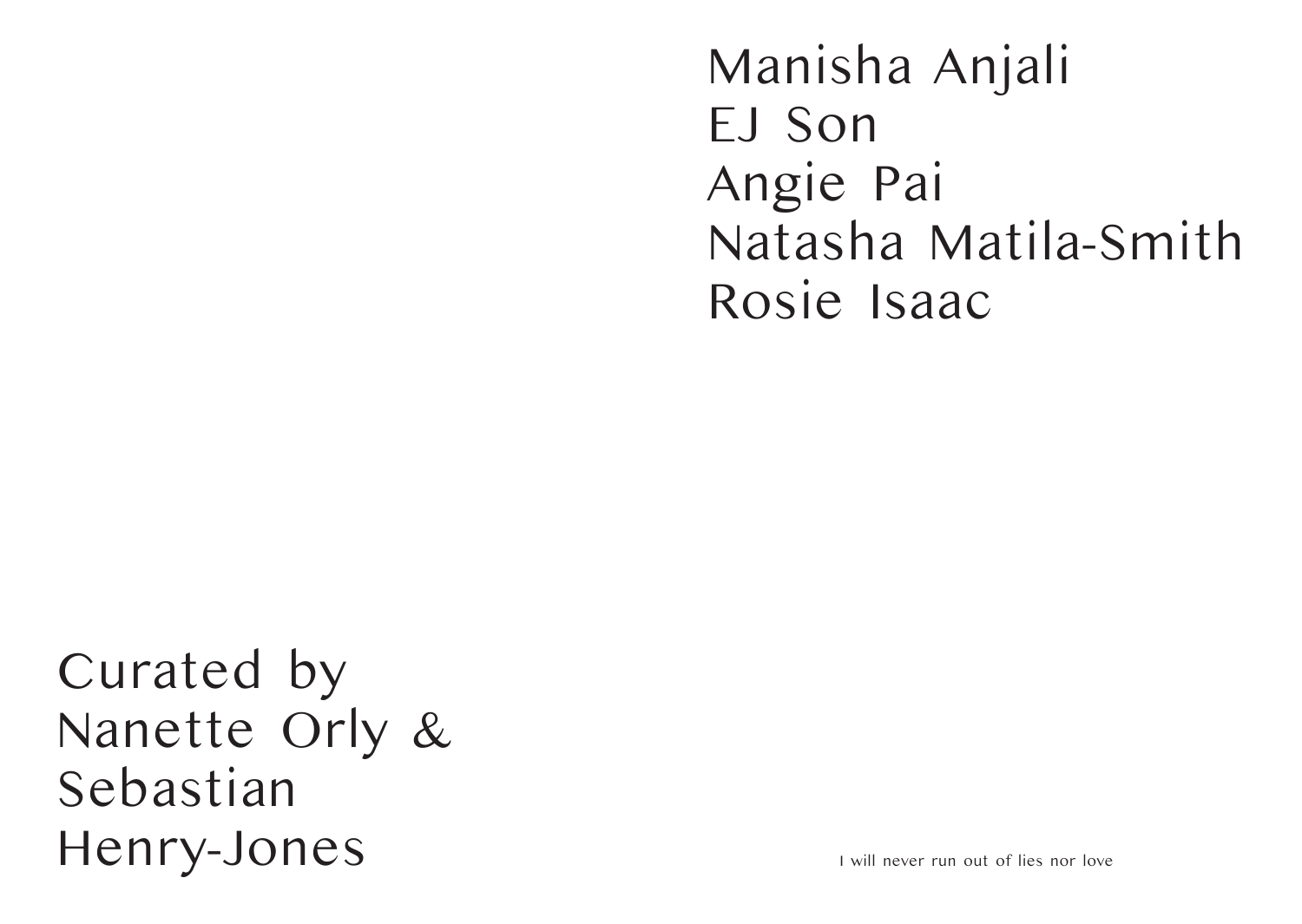# I will never run out of lies nor love

As storytellers, artists lay hold of language as making material – to perceive, articulate and to power their reality. The use of language within artmaking is a powerful tool to negotiate identity through social, political and personal narratives, as it provides the artist with agency over their message and prompts the audience to confront societal issues or considerations. For this exhibition, Manisha Anjali, Natasha Matila-Smith, EJ Son, Rosie Isaac and Angie Pai were invited to contribute a work - text based, spoken word or performance. In addition, we asked writers Soo-Min Shim, Chloé Hazelwood and June Miskell to reflect upon their own experiences of language for this catalogue. Bringing everyone's ideas together, language in this exhibition is used to make tangible that which often goes unread, unheard and unknown.

A 'good' story must conform truthfully to the prevailing standards that the majority have of the order of things, and a story's success hinges upon its compliance with established rules and tropes. A bad story may be called untruthful. Language performed in *I will never run out of lies nor love* is more truthful for its effect than as fact. In telling the story, it becomes clear that what is passed on from mouth to ear, from hand to eye is not only the content of story but the energy of communication itself.

Through language we bear witness to the complexities of inherited trauma and how it manifests into dreams, are struck by the social nuance of romance and read a contemporary response to a traditional proverb. Elsewhere we observe the way that words contain our thinking, and their capacity for tenderness when used in homage to a grandfather recently lost.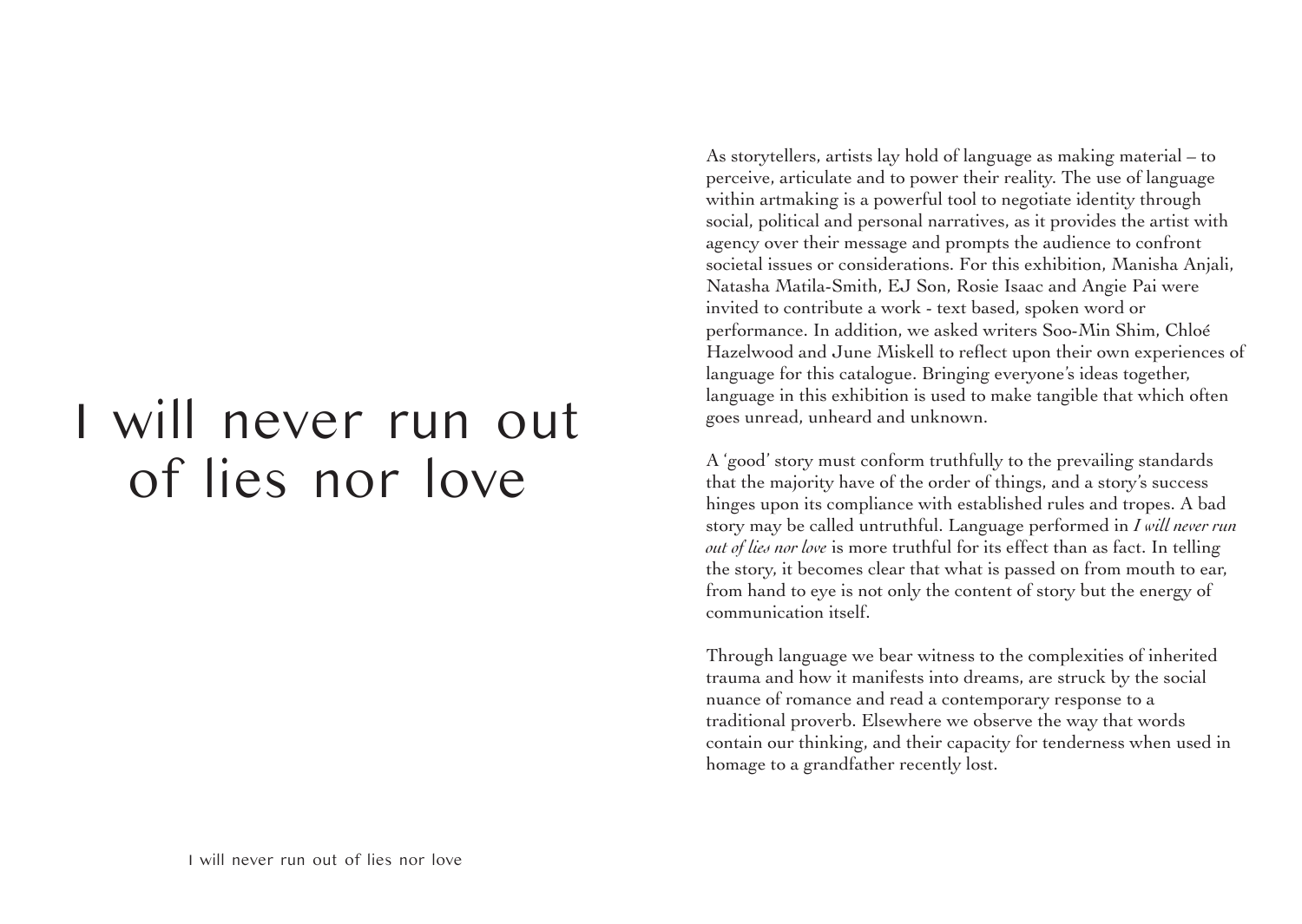your wilk furned blue when you watched me in my sleep your hair you had no face I fold myself in half & in half again I fold myself in half & in half again on your lovely lovely flowboards little plue frogs jump out of my heart & into

Manisha Anjali, *Māra Blue Demon from Neela Gala Purana: Book of Visitations*, 2019, handwritten notes. I will never run out of lies nor love

disembodied blue hands feed me moon lolo & um fish & magic my hair in two french platter when you died you wanted to go back into the love so we could mith you & eat you so we could mille you & eat you so we could milk you & eat you so we could milk you a eat you so we could with you & ent you so we would milk you & est you so we could mille you & eat you sove could mille you & cat you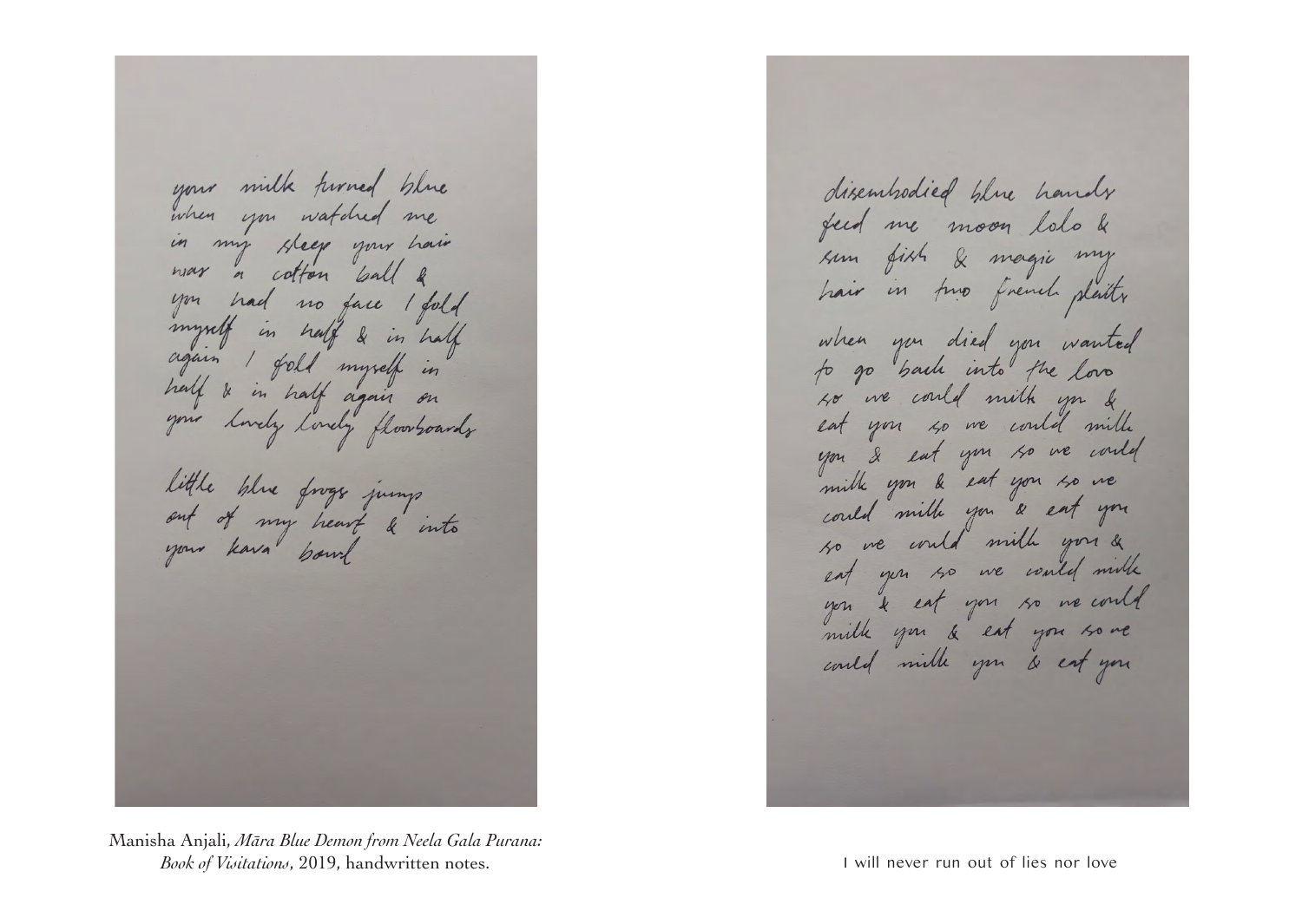

EJ Son, 속담풀이 *(Book of Wisdom)*, 2009, korean proverb book courtesy of the artist.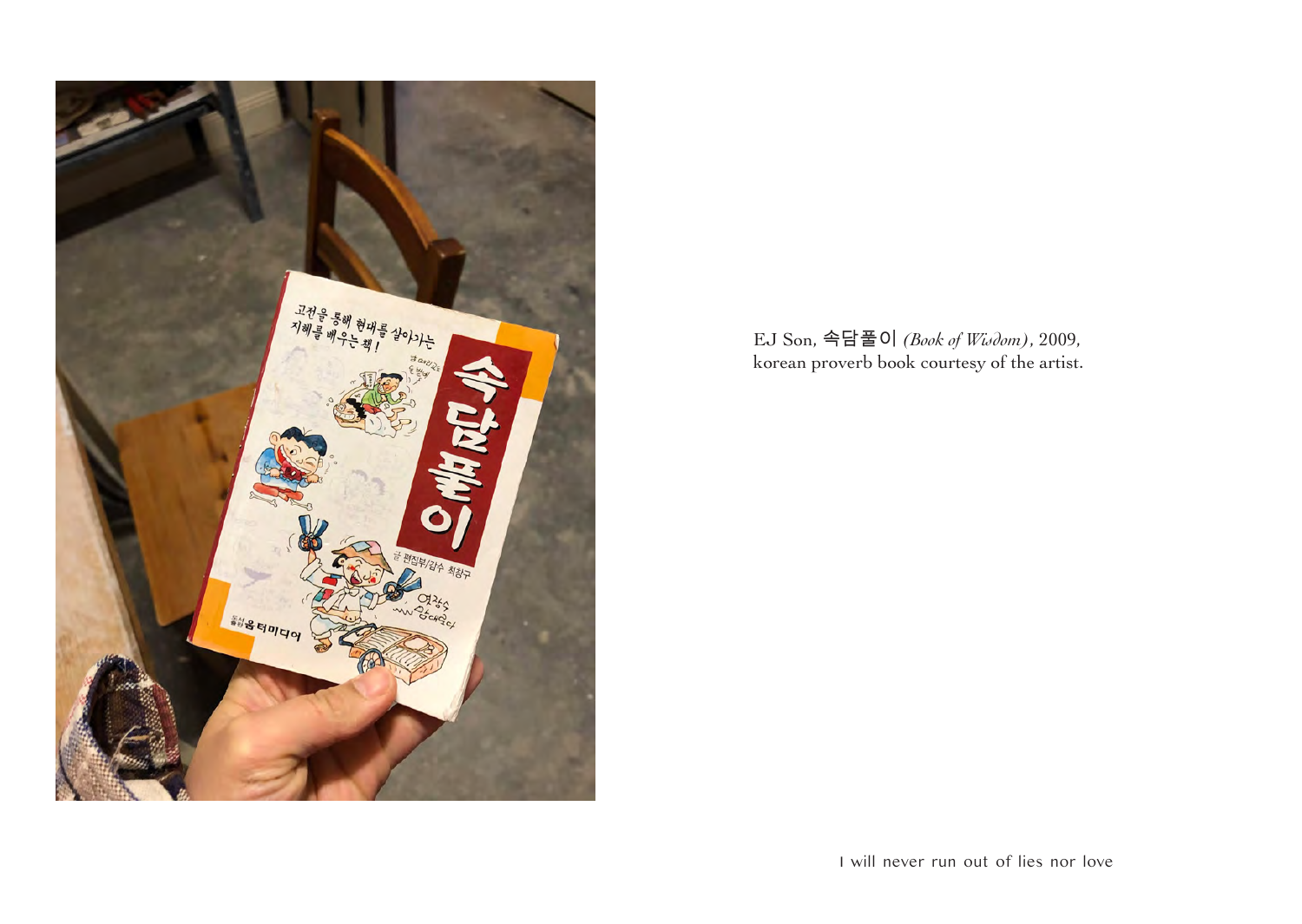

Angie Pai, *Ah gong's undershirt*, 2019, raw silk on cotton. I will never run out of lies nor love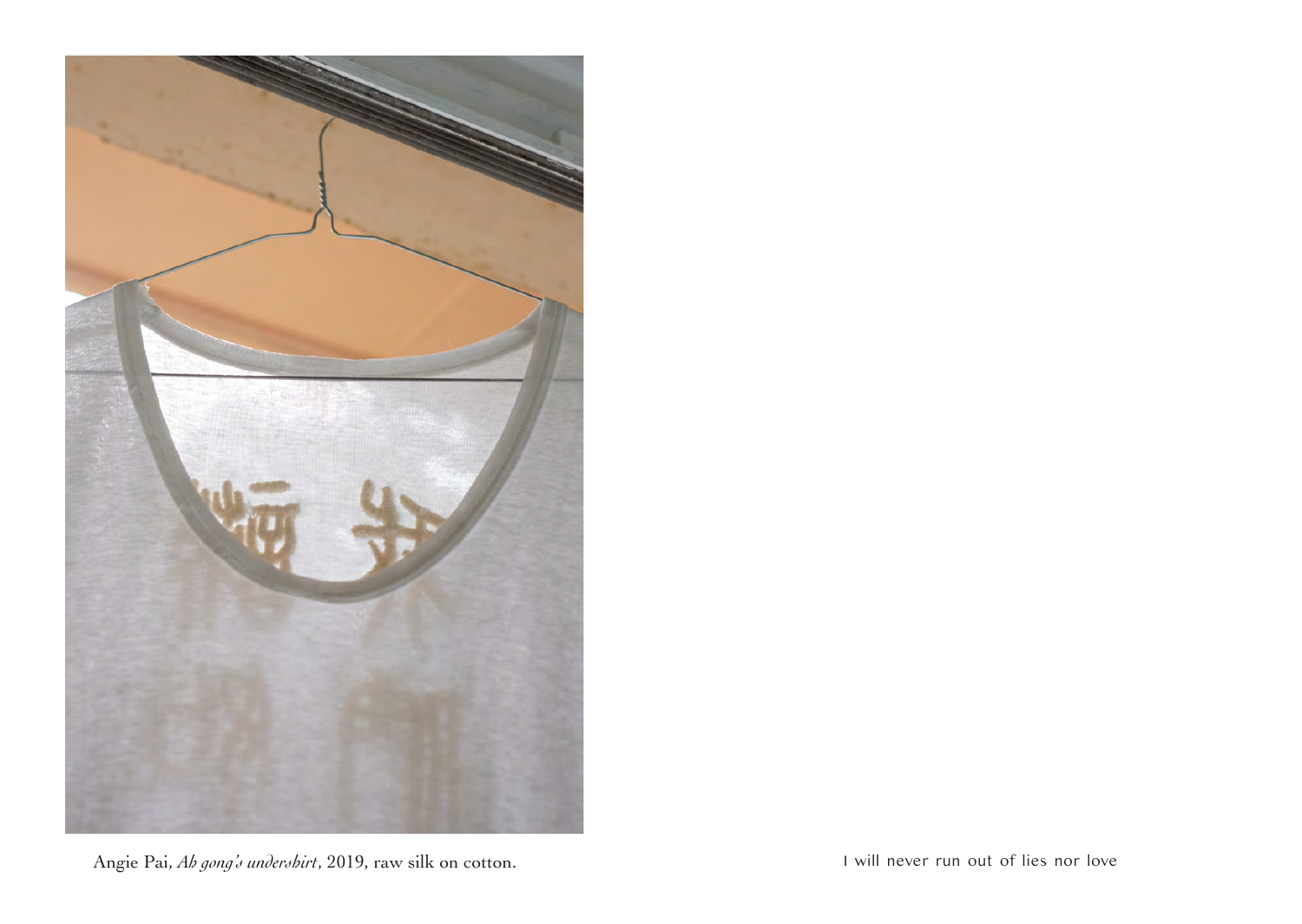Natasha Matila-Smith, *Last night you were in my room*, 2016, screen print on pillowcases. Image by Zan Wimberley as part of *You're my number 1* curated by Talia Smith, Firstdraft, 2017.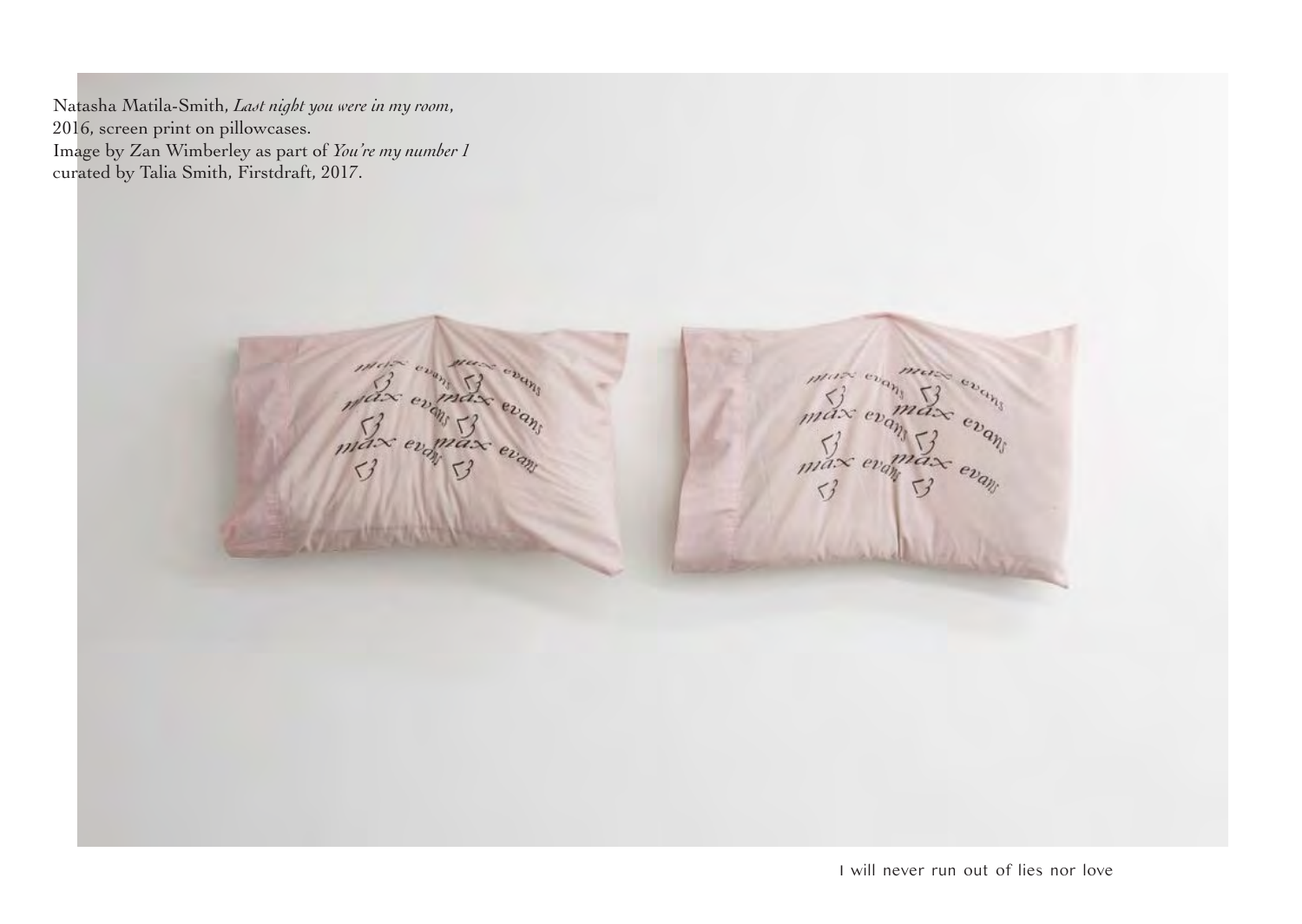Rosie Isaac, *Rational Trap*, 2019. Image courtesy of the artist.



I will never run out of lies nor love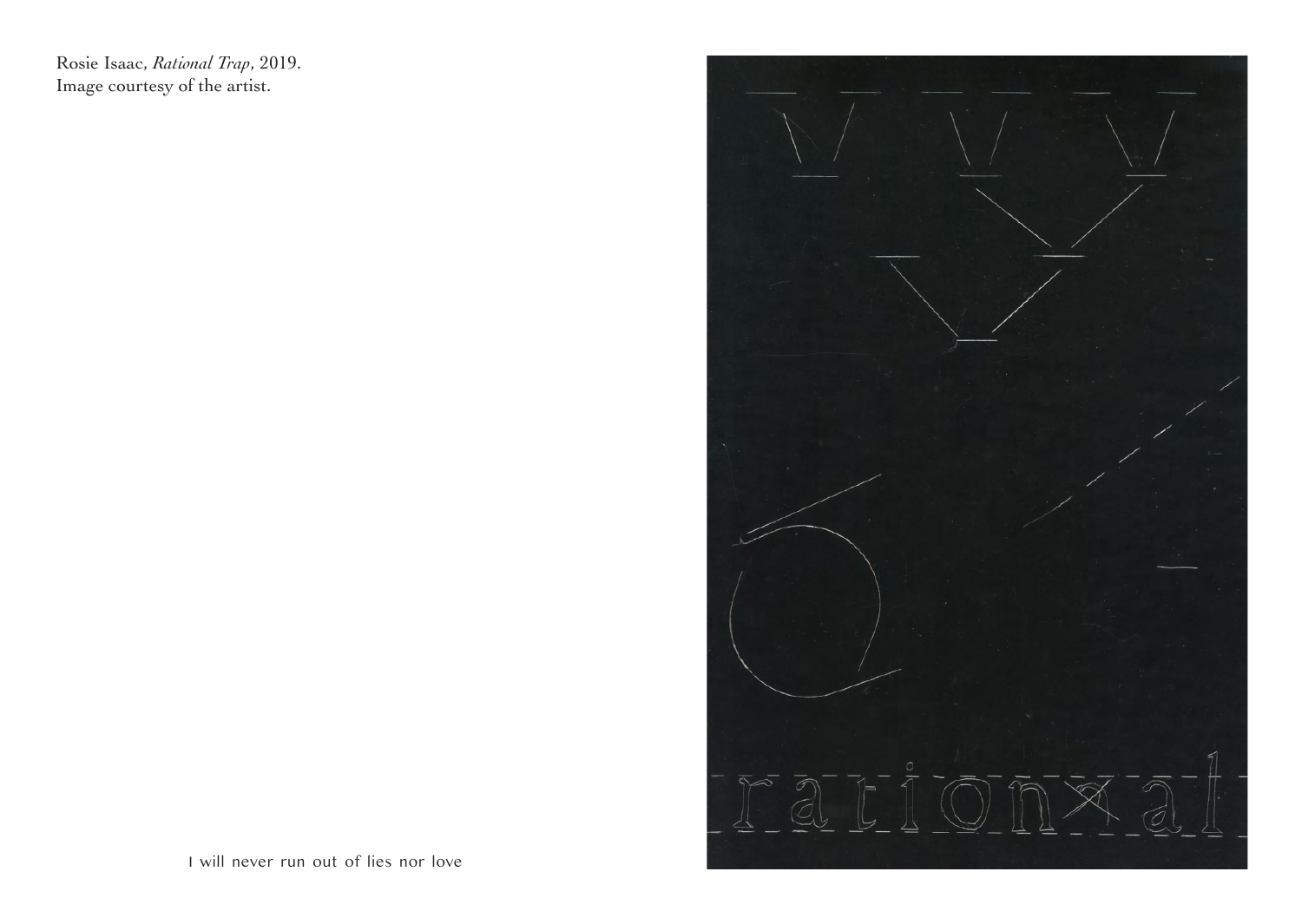#### **Your story is not mine to tell**

#### Chloé Hazelwood

You cannot thrive if you are written out of your nation's ongoing narration. If you are not included, you will become invisible, and you will be easily damaged and hurt by your own country. And hurt turns into anger. And anger makes our communities less safe. And so the cycle continues … 1

Working from Burnie, Tasmania – "the poorest electorate in the poorest state in the country" 2 – writer, director and activist Scott Rankin has witnessed the cycle of disadvantage that erodes community wellbeing. He is Creative Director of Big hART, a not-for-profit arts organisation driving social change through transformative, "non-welfare" projects that strengthen vulnerable individuals. 3 Rankin reflects on the remarkable history of the Tommeginner people, who have been the traditional owners of the land on which he lives for "2,400 generations". 4 Yet, the colonial history of Australia – "ten generations old" 5 by comparison – is the dominant cultural narrative that (supposedly) defines the nation.

White Australia has taken for granted the ability to disseminate a particular version of events while simultaneously turning a blind eye to violent histories of dispossession and genocide. Waanji writer Alexis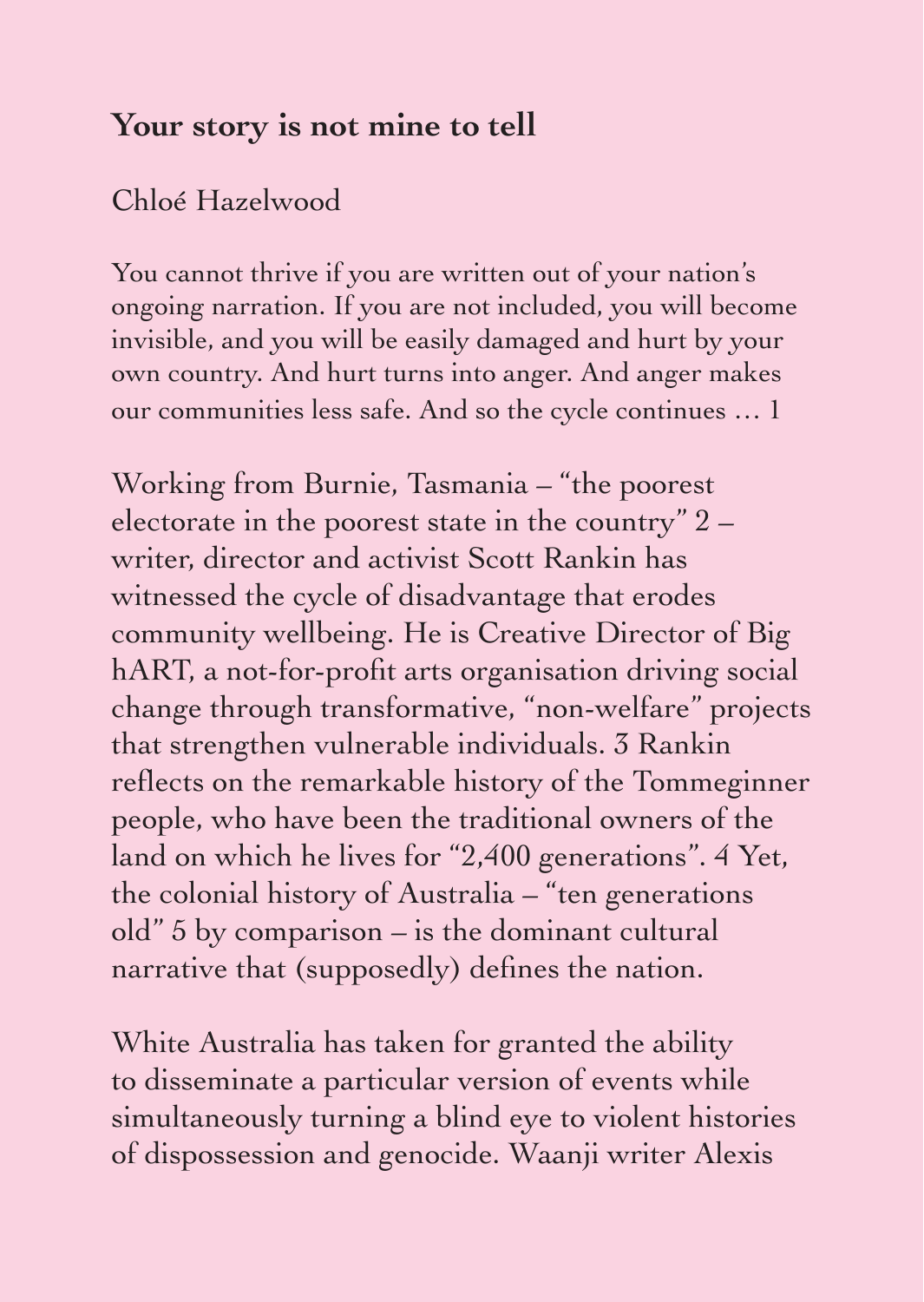Wright speaks to the ramifications of this cultural denial:

I have seen firsthand the shameful and injurious impact that many public stories have had on our people over a long period of time. We have been boxed in by the Australian psyche, its fear of the other. It is widely understood that we are being pressured by this country to assimilate, to abandon our culture in order to survive. 6 This lack of self-determination in telling one's own story has the effect of dehumanising First Nations peoples. 231 years of resistance and survival (and tens of thousands of years living in harmony with the land prior to 1788), the Indigenous rights movement, the Uluru Statement from the Heart – achievements and struggles that continue to be subsumed by the culture wars that have divided this country.

Acts of defiance – particularly those which reveal the fragility of whiteness and heteropatriarchy – are met with malice. Language is weaponised against dissenting voices; they become the target of an endless cacophony of slurs from far and wide. Opportunistic keyboard warriors seize the opportunity to denigrate and troll from the safety of a screen. Sudanese-Australian writer Yassmin Abdel-Magied experienced public backlash so vicious and unrelenting that she felt there was no option but to relocate to London in the aftermath. In a Facebook post on Anzac Day 2017, Abdel-Magied drew attention to the nation's

fixation with the 'Anzac legend' – commonly revived by the expression "lest we forget". Seven words: "Lest. We. Forget. (Manus, Nauru, Syria, Palestine …)" so greatly offended conservative politicians and commentators that Abdel-Magied described herself as "the most publicly hated Muslim in Australia". 7 Speaking out against the atrocities of war and offshore detention cost her a place in Australian society. The message was loud and clear: "You are no longer welcome here".

Rewind to 2016 at Brisbane Writers Festival, where American writer Lionel Shriver was invited to give the keynote speech. Shriver revised the original topic in order to pronounce her position. Abdel-Magied was in the audience as Shriver made her opening remarks:

<sup>1</sup> S. Rankin, Cultural Justice and the Right to Thrive, Currency House, Sydney, 2018, p. 60. 2 Rankin, 2018, p. 4. 3 Big hART homepage, viewed on 11 June 2019, https://www. bighart.org/ 4 Rankin, 2018, p. 4. 5 Ibid., p. 4. 6 A Wright, 'What happens when you tell somebody else's story?', in Meanjin. Summer 2016, viewed on 12 June 2019, https://meanjin. com.au/essays/what-happens-when-you-tell-somebody-elses-story/ 7 A Walker, 'Yassmin Abdel-Magied turns to fiction to process public backlash with novel You Must Be Layla, ABC News. April 2019, viewed on 12 June 2019, https://www.abc.net.au/news/2019- 04-07/yassmin-abdel-magied-you-must-be-layla-ya-writing-literature/10971226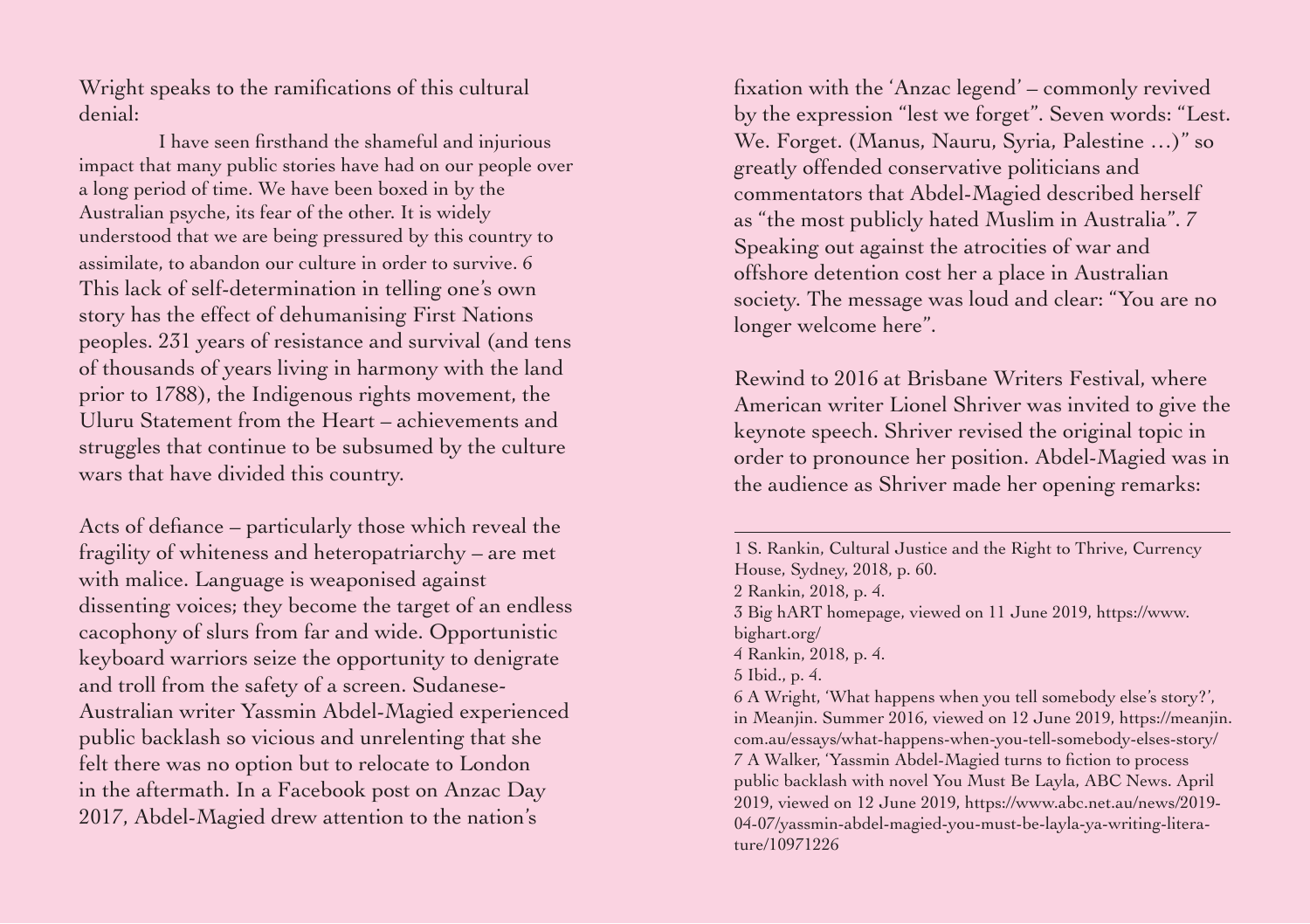I hate to disappoint you folks, but unless we stretch the topic to breaking point this address will not be about "community and belonging". In fact, you have to hand it to this festival's organisers: inviting a renowned iconoclast to speak about "community and belonging" is like expecting a great white shark to balance a beach ball on its nose. 8 Shriver's contempt-laden repetition of the words community and belonging set the tone for a speech that Abdel-Magied walked out of after twenty agonising minutes. In her words, "I could feel the eyes of the hundreds of audience members on my back: questioning, querying, judging". 9 Shriver went on to deliver a self-serving diatribe about her creative license to develop characters from different cultural backgrounds for the purpose of a fictional account (somehow forgetting that the genre of fiction does not exist in a vacuum). Pontificating from the detached safety of the ivory tower, Shriver decried, "I am hopeful that the concept of "cultural appropriation" is a passing fad" as though centuries of race-based injustice were nothing more than a writer's bugbear. 10

What Shriver seems to forget in all of this is that her illustrious career – her prestigious standing and authority to speak – is built off the back of ongoing discrimination against entire communities. What's more, she displays arrogance and defensiveness when challenged on her views. Where does she draw the line between personal financial gain and blatant exploitation of narratives that do not relate to her lived experience? Seemingly not content with her platform at Brisbane Writers Festival in 2016, Shriver again launched an attack on those who would dare to take steps to address the overbearing whiteness of the literary industry in 2018:

From now until 2025, literary excellence will be secondary to ticking all those ethnicity, gender, disability, sexual preference and crap-education boxes … if an agent submits a manuscript written by a gay transgender Caribbean who dropped out of school at seven and powers around town on a mobility scooter, it will be published, whether or not said manuscript is an incoherent, tedious, meandering and insensible pile of mixed-paper recycling. 11

8 L Shriver, 'Lionel Shriver's full speech: 'I hope the concept of cultural appropriation is a passing fad'', The Guardian. September 2016, viewed on 13 June 2019, https://www.theguardian.com/commentisfree/2016/sep/13/lionel-shrivers-full-speech-i-hope-the-concept-ofcultural-appropriation-is-a-passing-fad

<sup>9</sup> Y Abdel-Magied, 'As Lionel Shriver made light of identity, I had no choice but to walk out on her', The Guardian. September 2016, viewed on 13 June 2019, https://www.theguardian.com/commentisfree/2016/sep/10/as-lionel-shriver-made-light-of-identity-i-had-nochoice-but-to-walk-out-on-her

<sup>10</sup> Shriver, 2016, https://www.theguardian.com/commentisfree/2016/ sep/13/lionel-shrivers-full-speech-i-hope-the-concept-of-cultural-appropriation-is-a-passing-fad

<sup>11</sup> D Barnett, 'Lionel Shriver dropped from prize judges over diversity comments', The Guardian. June 2018, viewed on 13 June 2019, https://www.theguardian.com/books/2018/jun/12/lionel-shriver-dropped-from-prize-judges-over-diversity-comments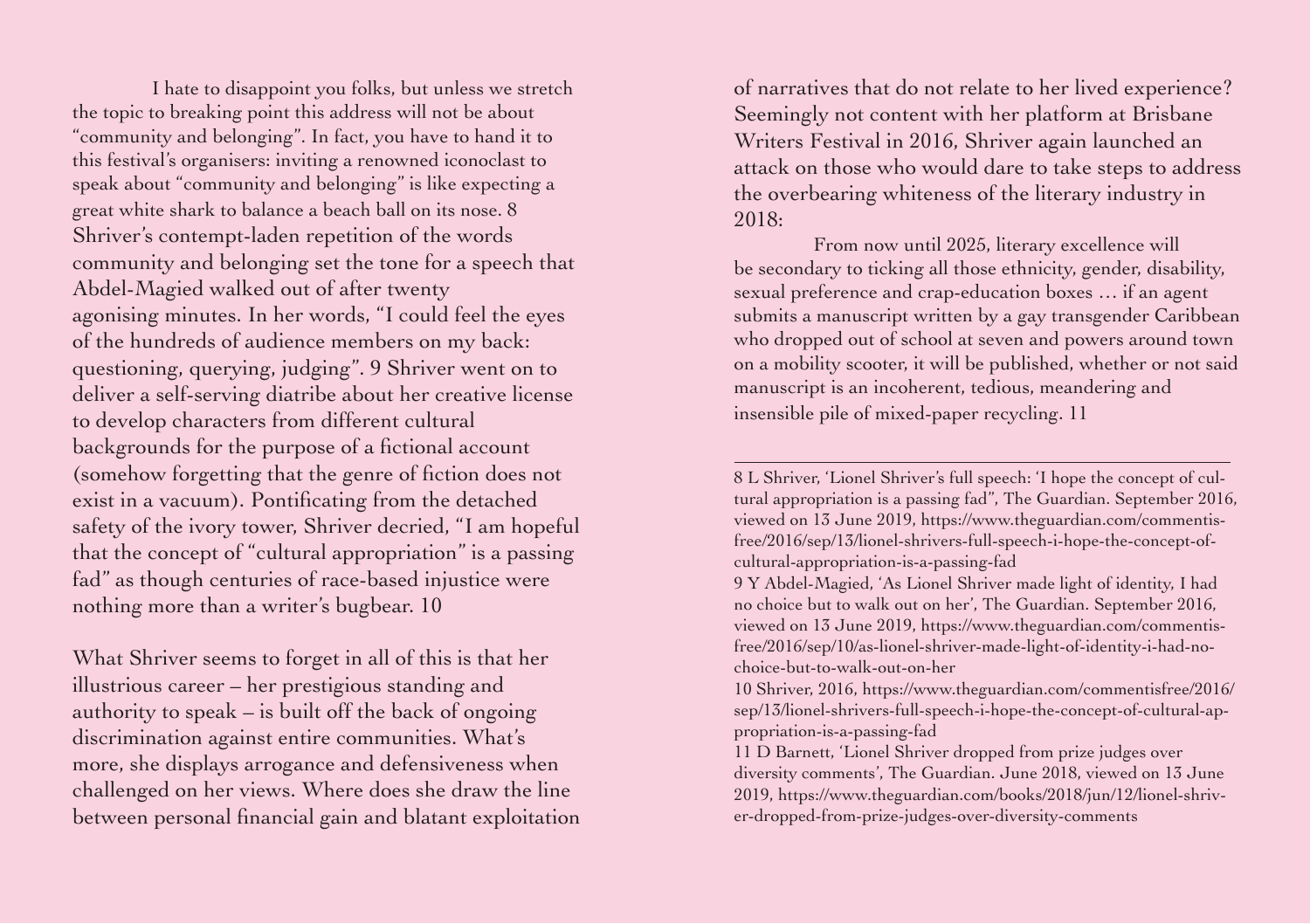Respected Indigenous writer, academic and activist Tony Birch refutes Shriver's vitriol with an eloquent reminder: "What we need at present, to counter the shrillness, is less talk, less commentary by the genuinely privileged, and more patience and ability to listen". 12

White people need to do more than pay lip service to diversity in the arts. As Tony Birch points out, there is a whole lot of talk going on, but not much listening. White artists, curators and writers bear a responsibility to commit to real change; this means relinquishing power, making space and never speaking for others. We need to challenge the institutional expectation that BIPOC artists will "educate" their white counterparts, as though their work should consistently deliver some kind of explicitly political message. Curator Nithya Nagarajan has stated that "the artist of colour is culturally conditioned to 'perform' their ethnicity" within institutional frameworks. 13 It is crucial to recognise the emotional labour inherent in these sorts of interactions. Nagarajan aptly sums it up: "I'm tired of organisations espousing the right values, altering their mission statements and making grand gestures". 14 Rhetoric is not followed by meaningful action. White practitioners keen to avoid the discomfort of being implicated in power structures continue to pass the buck. Writer, curator and artist Andy Butler reflects on the experience of navigating

the hegemonic Australian arts landscape as a person of colour: "I – and many others – do this sort of work on diversity with the hope that we're working towards a time where it will never have to be spoken of again". 15

*I will never run out of lies nor love* is an exhibition by Sydney-based curators Nanette Orly and Sebastian Henry-Jones that foregrounds collaboration, empowerment and, in the words of curator Helena Reckitt, "affective economies of care". 16 It is a space for cultivating solidarity and speaking back to the social construction of identity. The artists featured explore language as a conceptual, material and performative action, urging the viewer to interrogate dominant discourse. Orly and Henry-Jones have embraced the practice of "curatorial activism", a term coined by curator Maura Reilly "to describe those individuals who have committed themselves to 'counter-hegemonic initiatives' that give voice to those who have been historically silenced or omitted from the 'master narrative'". 17 Manisha Anjali, Rosie Isaac, Natasha Matila-Smith, Angie Pai and EJ Son present works that flip the script in surreal, post-structuralist and playful ways. Language is pulled apart and re-configured to trouble existing hierarchies.

*Chloé Hazelwood is an arts writer based in Naarm (Melbourne). She lives and works on the sovereign lands of*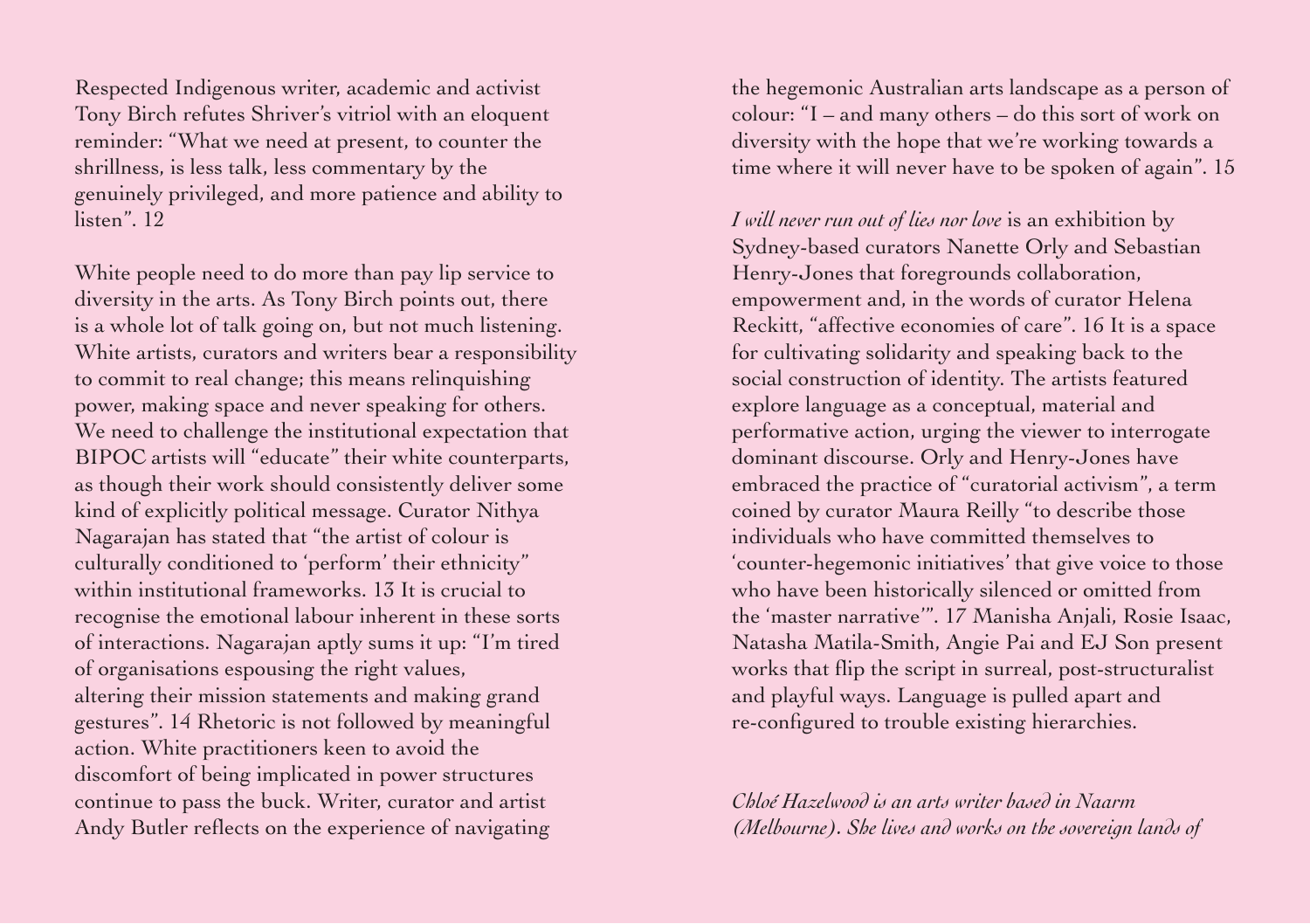*the Woiwurrung and Boon Wurrung language groups of the eastern Kulin nation.*

12 T Birch, ''There is no axe': identity, story and a sombrero', in Meanjin. Autumn 2019, viewed on 14 June 2019,

https://meanjin.com.au/essays/there-is-no-axe-identity-story-and-asombrero/

13 N Nagarajan, 'Being a curator of colour', ArtsHub. April 2019, viewed on 14 June 2019,

https://performing.artshub.com.au/news-article/opinions-and-analysis/performing-arts/nithya-nagarajan/being-a-

curator-of-colour-257730

14 Nagarajan, 2019, https://performing.artshub.com.au/news-article/opinions-and-analysis/performing-

arts/nithya-nagarajan/being-a-curator-of-colour-257730

15 A Butler, 'A gig economy', in Writing in the Expanded Field. November 2018, viewed on 15 June 2019,

http://expanded-field.acca.melbourne/b-andy-butler.html

16 H. Reckitt, 'Support acts: curating, caring and social reproduction'. Journal of Curatorial Studies, vol. 5, no. 1,

2016, p. 7.

17 M Reilly, 'Toward a curatorial activism', Maura Reilly. 2011, viewed on 16 June 2019,

http://www.maurareilly.com/pdf/essays/CIAFessay.pdf, p. 15.

#### **Between salita and aksyon**

#### June Miskell

Tagalog is clumsy on my tongue like tripping over a flat surface or choking on a glass of water. I thought I was almost done writing about my mother(s)-tongue. The pinch deep in my chest before clearing my throat to deliver silent or fragmented salita. Tita tells me to say to my cousin they are pangit. I let out a laugh instead, lifting my mouth and stretching out two syllables for emphasis: hindi! Laughter safely holds me time and again when salita fail. I listen to my Tita's and my pinsan's laugh through the sentence "Oo she understands ilan!". I don't really though – not the salita at least. It's more-so the way a sentence moves, the tone and cadence of each salita and what is said between the salita that allows me to understand. One of my youngest pinsan's Marie speaks to me in Tagalog, her infant voice tells me I'm maganda, asks me take her photo. We sit on the floor of my Tita's living room taking photos together, smiling and laughing through mis-translations. Our conversation is a halo of me speaking back to her in English and repeating what she says in Tagalog. In momentary silences we look at each other amused, knowing we cannot understand each other.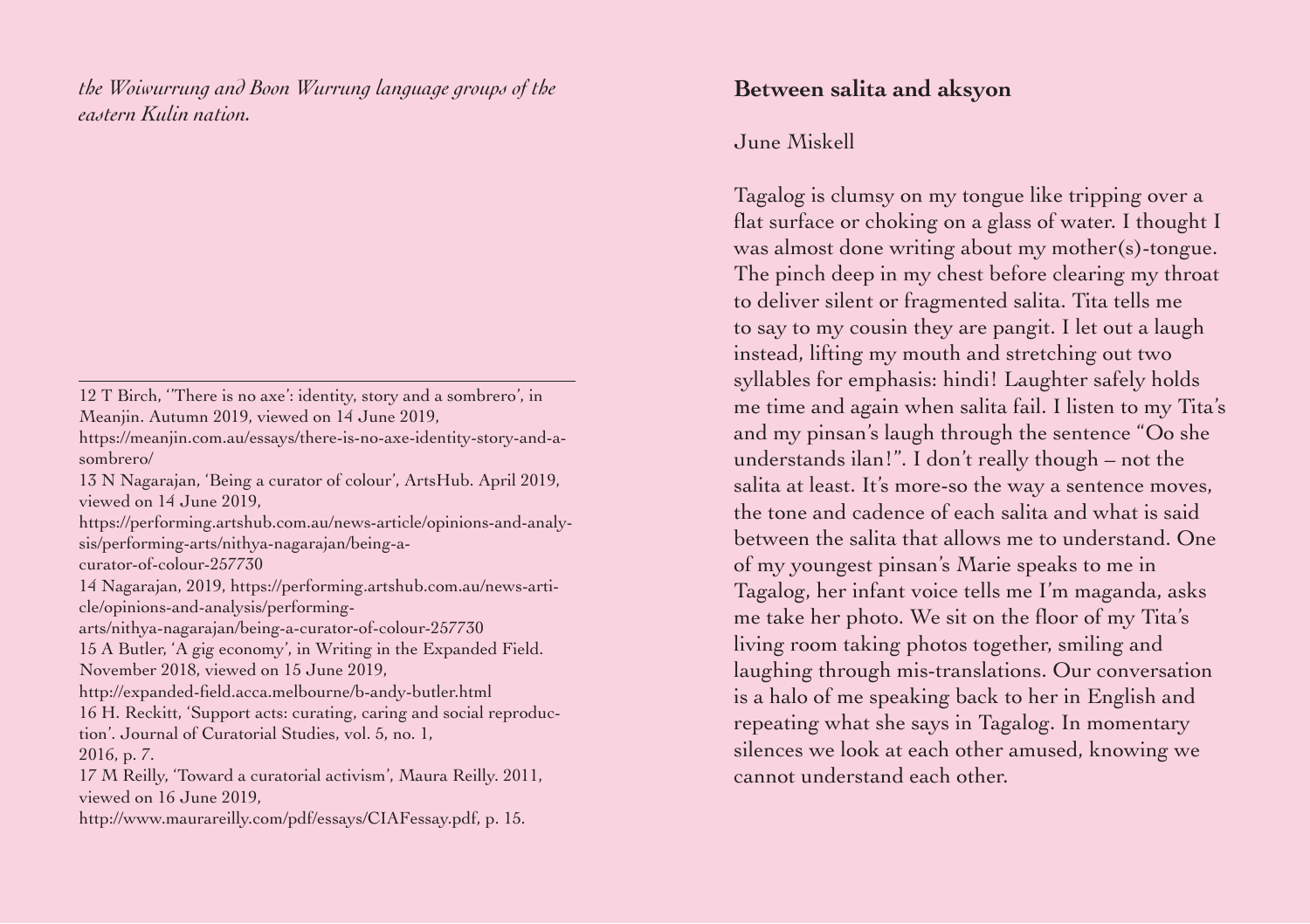Sometimes many things can be said without any salita being spoken - after all, there is language in silence.

In 1977, Audre Lorde wrote that "each of us is here now because in one way or another we share a commitment to language and to the power of language, and to the reclaiming of that language which has been made to work against us. In the transformation of silence into language and action, it is vitally necessary for each one of us to establish or examine her function in that transformation and to recognize her role as a vital within that transformation". For Lorde, this transformation is a powerful act of self-revelation, one in which she no longer plans someday to speak or wait for someone else's words. I first read this maganda essay two years ago when a past lover lent me her copy of Sister Outsider at a time when I didn't know what my work or voice was. I was only coming into the beginnings of transforming my silences into language and aksyon. In the time between then and now, I've learned to understand the language in those silences - like a voice that speaks without salita. There are still so many salita that I do not have, yet yearn to speak.

What language is spoken between two people of differing tongues with no shared fluency? How do their voices/bodies meet in communication?

Language has a multitude of forms in which it takes shapes and moves through; be it written, visual, verbal, non-verbal, communal, romantic, bodily - the list goes on. I'm fluent in some of these languages more than others. I've been thinking of things as language in and of itself, rather than language merely being a system of communication (usually verbal or written) for which things can be conveyed or translated through. I often find myself stuck in the poetics in between the lines – of what isn't said or rather, in the potential of connotations. A few weeks ago, I was riding a jeepney with my Tita to the palengke when we passed a petrol station that had the pula, asul and major star from the Philippines' national flag as its logo. The body of the logo was accompanied with the text: "RePhil". In the following days, I mulled over the clever wordplay of "RePhil". To re-fill something quite literally involves the transference of a substance into an object or a body - in this case, it being the near-empty tank of a vehicle. I hadn't re-visited the Philippines' for close to six years, during which my familial relationships have fluctuated and my cultural ties have been unsettled. In many ways, seeing this petrol station logo in the midst of a long awaited return trip reminded me that I, like a nearempty object or body, was re- filling.

How does my body hold me like language does?

Movement in particular, is filled with language and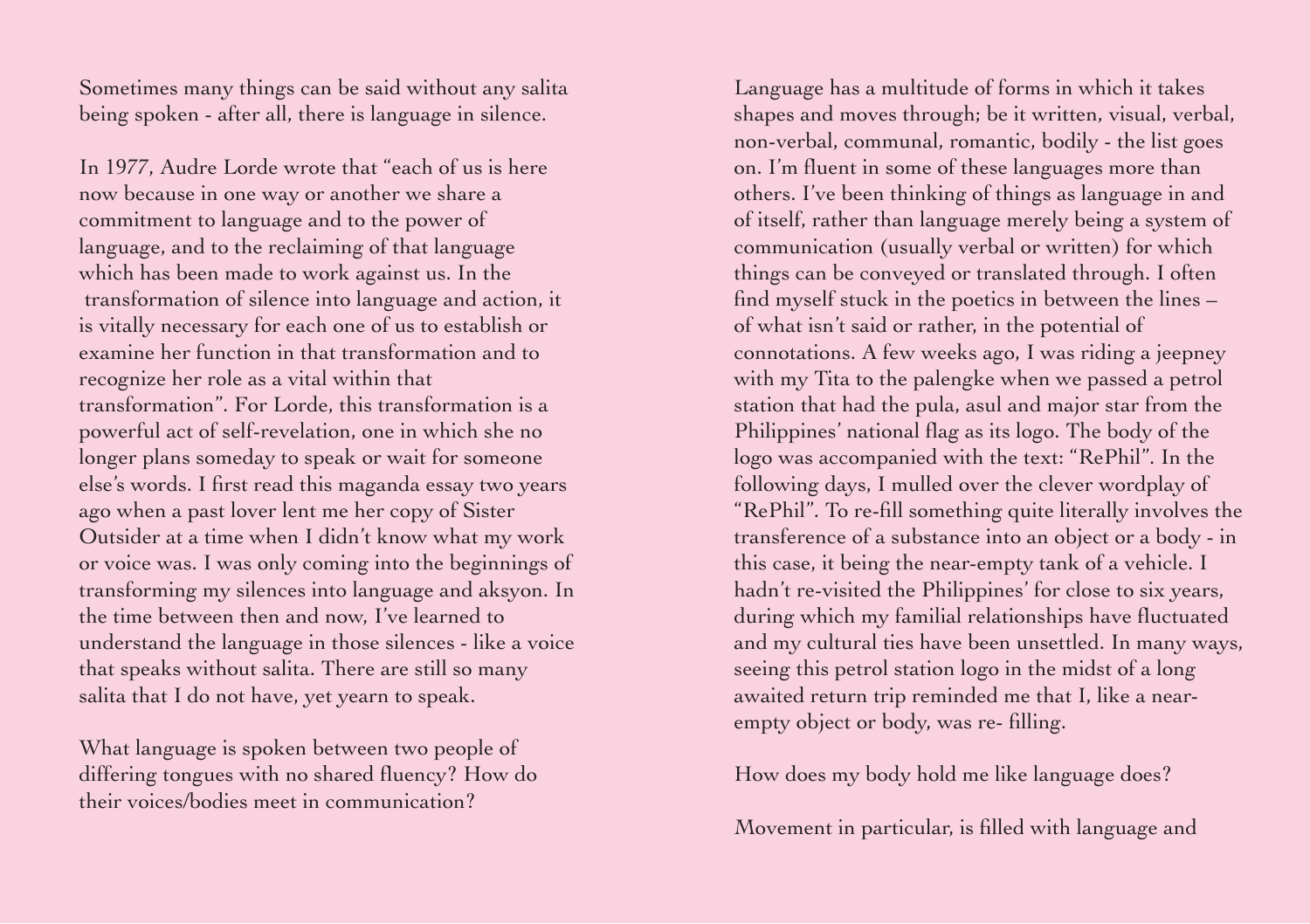learned through observation and repertoire. Some messages are more powerfully delivered in nonverbal forms – through gestures. Customary traditions passed down through practice. There is something so simple in the way that Filipino people give directions by pointing with their lips. It is a measured combination of eye contact, variations of lip pursing combined with specific eyebrow, head and neck aksyon. When I ask my Nanay where something is, she doesn't say anything at all. Instead she purses her lips, turns her head and extends her neck to give me quicker directions. The simplicity of these sentiments is shared in mano or pagmamano, the customary blessing to show respect for one's elder. When I visit my family in the Philippines, the first interactions I have with my elder Tito's is asking them mano po, before bowing towards them, taking their hand and pressing my forehead on the outside of their hand. This blessing gesture in particular is not only a way of communicating respect but also a familial and communal pakikisama as a way of being together.

Familial and communal languages (both verbal and non-verbal) offer a way of thinking more critically and carefully about how languages are used and who/what they are in service to. Whose voice is being championed and in turn, oppressed in the choice of one salita usage over another? I've been thinking about how to engage with concepts based in my own

languages, however fragmented they may be. How can familial, communal and ancestral languages be critically implemented within existing frameworks (including but not limited to contemporary art institutions) as a deeper way of engaging with our own aesthetics and knowledges? This requires a process of unlearning and re-learning languages, aesthetics and knowledge. For my kapatids and I, kapwa is both a practice and a language of being together. It's the core ethic and value of Filipinx peoples, with the inner self that is shared between others. Though in many ways kapwa is untranslatable into English and cannot be reduced to a digestible Western concept of "us", it consciously refers to the interconnectedness of all things. It is not theoretical but practical, carried out in unity with others first and foremost as an aksyon.

Sharing this ancestral language and mode of being with one another, (despite how fluent or fragmented our tongues may be) is a way of building bayanihan and an aksyon of deep care and solidarity. Still finding my salita, I yearn to care for the practices of myself and my communities. In nurturing this process, I'm learning that sometimes being with one another is to sit in the silences of language - for there is language to be found in those silences too.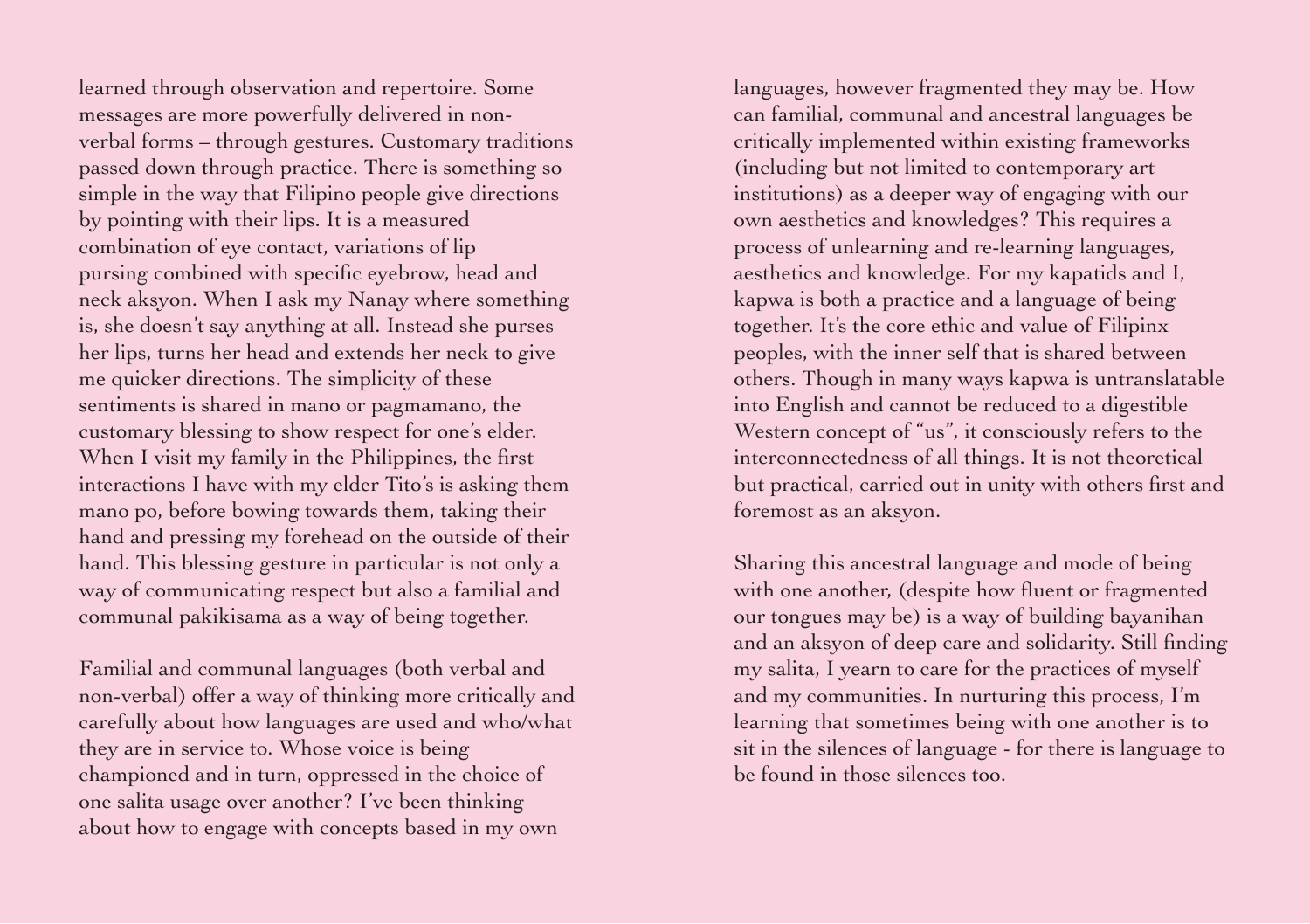#### **Words For My Students**

Soo-Min Shim

My students often cry in front of me. Heads bent in shame, their tears bleed onto their annotated copies of Hamlets and Tempests. At first I thought I was being too harsh and unkind.

In time I have recognised it to be the steel spiked flail that sits at the nape of our necks. It dwells there and presses against red skin when we are unable to form the right words.

In time I have recognised it as the same constriction that seals my mouth closed when I try to talk to my mother in a language I do not know.

She sits beside me and her breath is ribbons of mist in the frosty winter air as we watch the sun set.

I try to catch these thoughts and these words but they evade.

This distance is only silences of weight and compression.

Our paltry attempts are peripatetic pauses and walking whispers.

But there is a brief frisson, taut, and quivering at the precipice.

Words that finally seem to hold breath in a moment in embrace.

Limbs are finally entangled in mist and teeth sink into light.

Then pyrrhic slack. Fragile, shattered, vulnerable, and infuriatingly unsatisfying. Only aporia and incommensurability.

In time I have also recognised it to be the suffocation of the resulting imposter syndrome after being force-fed a cultural racial narrative where writing is an impossibility. The hand that forces their heads downwards is disappointment and fear.

Saturated with self-doubt, the unasked, the unanswered, we have masticated and internalised for decades. Told that the tip of our tongues should be held inside. That the edges of our teeth are to stay blunt. That steel spiked flail always sits inside our raw, pulsating throats.

To write, then, for me, is a radical joy. To write is to take a bite into an intellectual solstice we have been denied for eras. To write is to resist.

My identity as daughter is estranged and unknown and strange. It is the same frustration and obfuscation in writing.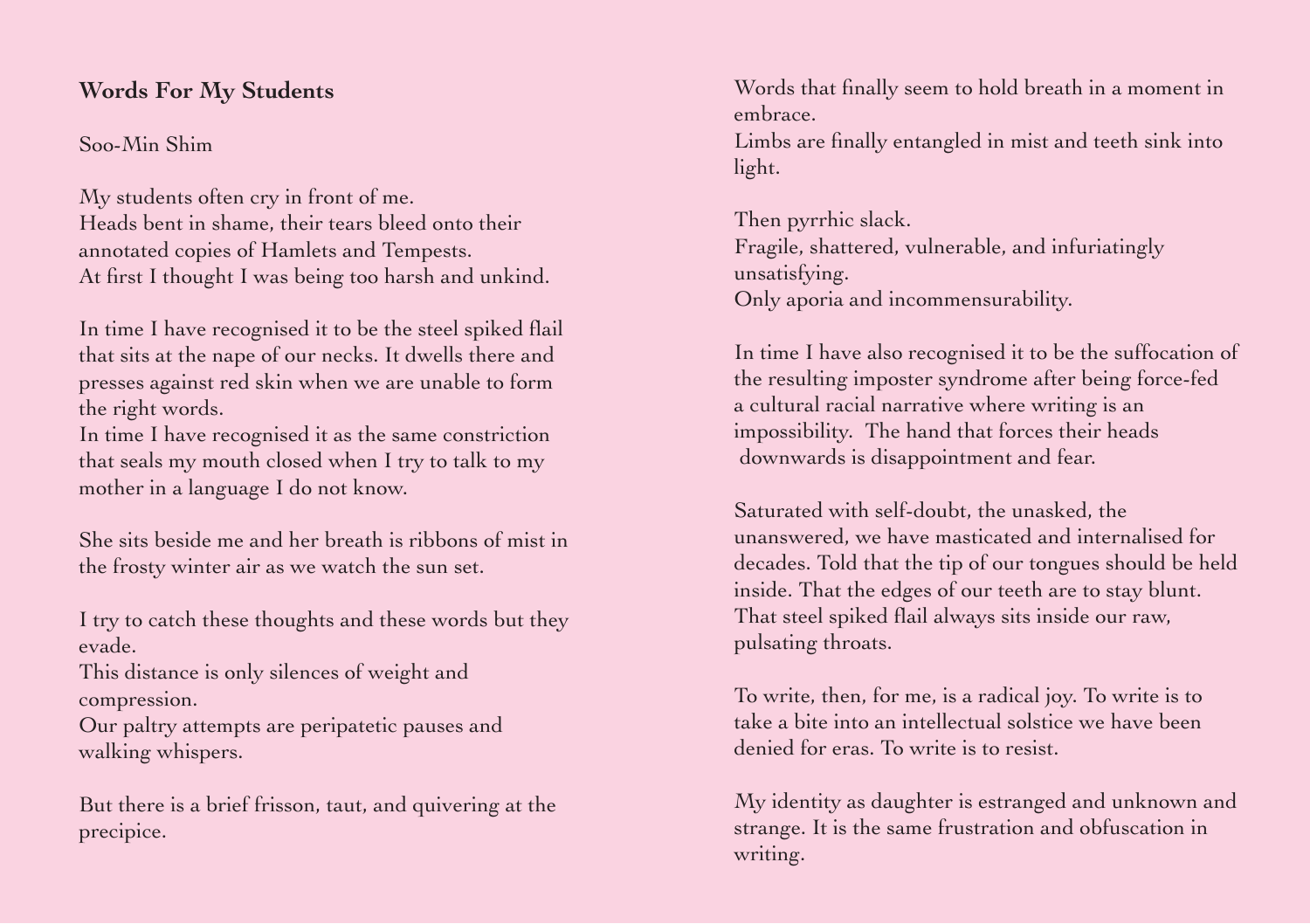We sit between the seams. We wrestle amongst the lines. We lie in the soaring quiet.

I let my students cry. I cry with them. Our visceral frustrations are cathartic when crying is shame, emotion is weakness, and uncertainty is fear. We let the barbs pierce and peek through the membrane, where we are less cerebral and more tender.

Here, in this faltering light, with gentle caress and warmth we stray from the voracity, that insatiable greed to be luminous, bigger, brighter, louder.

In the final rays of sunset, these words are about smoothing, soothing, erasing, free-falling, re-moulding and re-casting.

We find solace in these habitual grooves traced by neural fingertips.

We seek respite in ordering condensations of racing thoughts.

We search for quietude in speculative routes and transcendent re-constellations.

We cry together.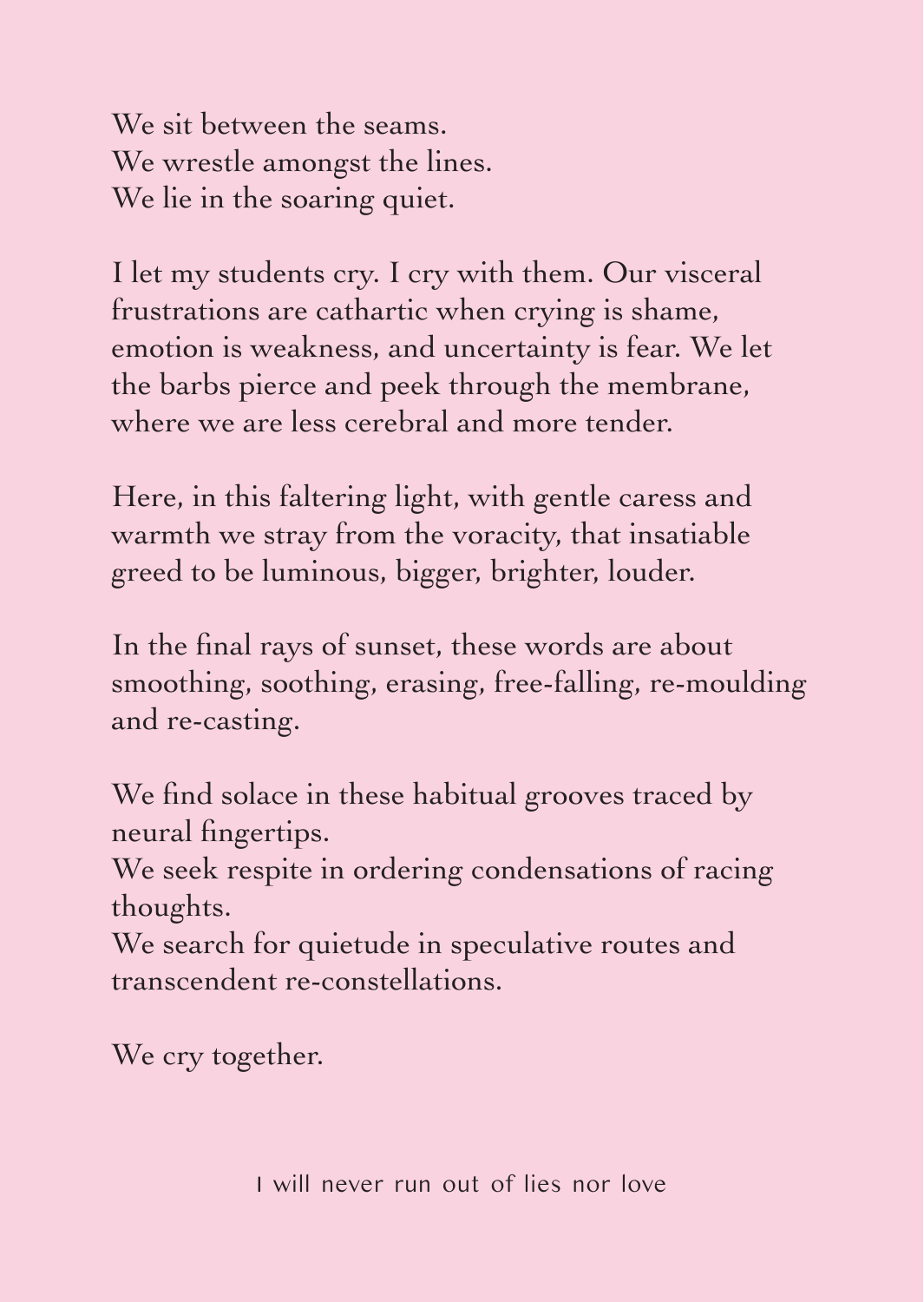# Manisha Anjali

Manisha Anjali is a Melbourne-based writer and performer. Drawing from oral storytelling practices from women mystics, saints and courtesans of the ancient world, she brings elements of mysticism, eroticism and magic into contemporary spaces. Her creative practice encompasses religious devotion, eroticism, mysticism, dream theory, plantation poetry and folk songs. Manisha has performed at Melbourne Writers Festival, Queensland Poetry Festival, Emerging Writers Festival, Bendigo Writers Festival, West Writers Forum, Newstead Short Story Tattoo and a number of art galleries, community festivals and poetry readings around Australia and New Zealand. Her first collection of poems, *Sugar Kane Woman*, was released by Witchcraft Press in October 2016. Her short story *Goldie the Turtle* won the People's Choice Award in the NZ Writers College Short Story Contest. In 2017, she graduated with First Class Honours in Creative Arts at Victoria University, where she composed a dramatic text comprised of poetry, theatre and song. Manisha was part of the 2017 cohort of Emerging Cultural Leaders programme at Footscray Community Arts Centre. She is also the Events & Opps Editor at Asia Pacific Writers and Translators.

### EJ Son

EJ Son is a interdisciplinary artist working with video, ceramics and installation. Born in South Korean and immigrated to Sydney at the age of seven. She's struggled for a while with racism and patriarchy interrupting her, but she's finally had enough and lost her sanity, or perhaps found her sanity. Reflecting back upon her internalised hatred and disassociation due to her feelings of racial inferiority, her practice aims to reclaim the culture she once denied and abandoned. She used to avoid speaking Korean entirely for a while as she feared her English skills would deteriorate if she constantly spoke Korean. She comes full circle to the complexity of the racialised identity and heals herself through stamping confessional personal narratives in Hangul (한글). Recent exhibitions include *The normal show* (2017) at Dedspace Gallery, *This is not a self portrait 2.0* (2017) at Short Space Gallery and *In the Survey* (2015) at Verge Gallery in Sydney. In 2018, she completed a Bachelor of Visual Arts (Honours) at Sydney College of the Arts.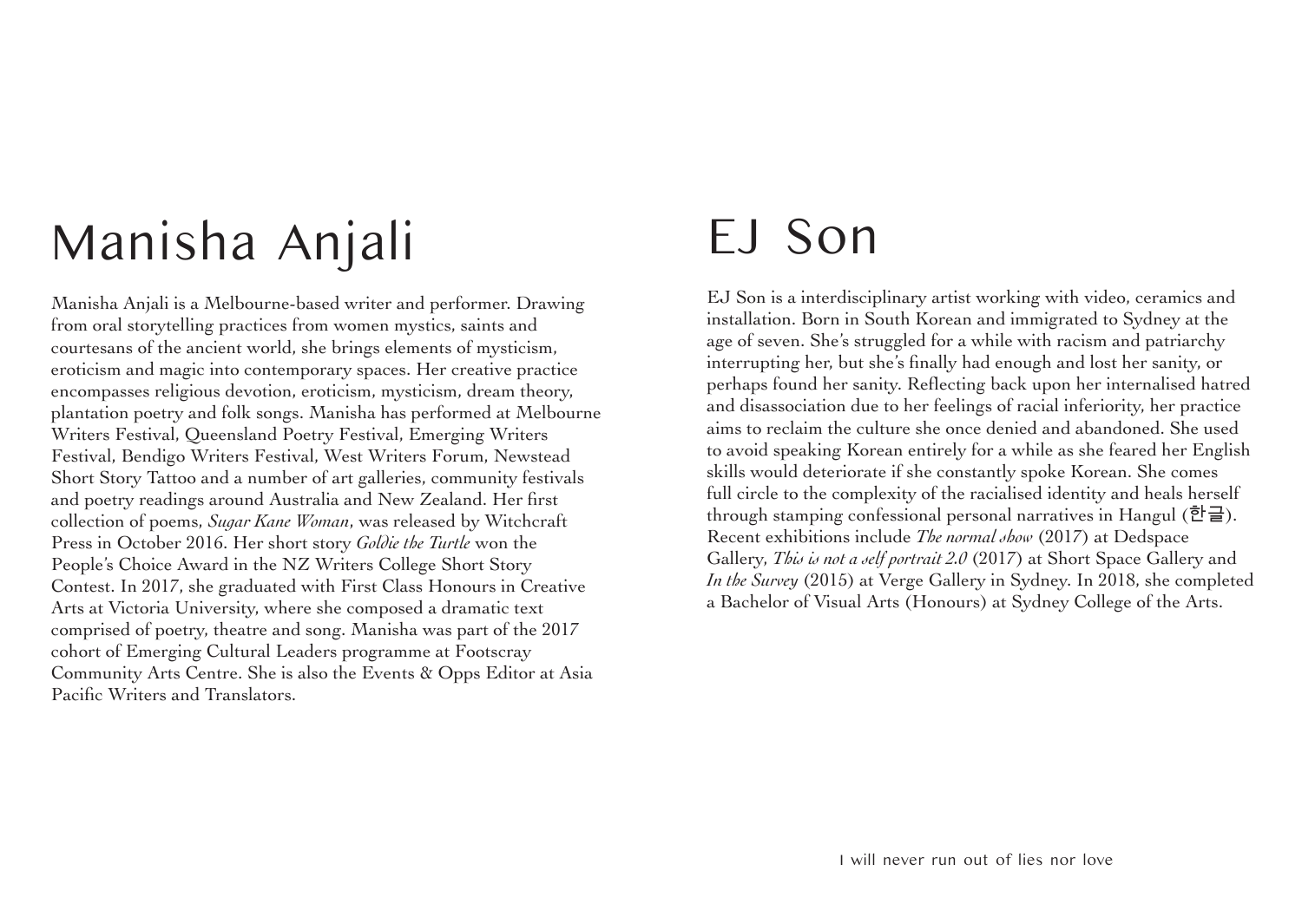# Angie Pai

Angie Pai is a Taiwanese artist based in Melbourne. As a child of diaspora, her interdisciplinary practice examines the compromises that come with living on the cusp of East and West, and the potentials of interpersonal connection. Pai's endeavours are underpinned by ancient Chinese teachings in conjunction with lived experience of spiritual disconnection - voiced on a continuum that is neither linear nor attenuated but rather ancestrally circular and introspective. Working centrally as a painter, Pai's oeuvre distorts strict art historical conceptions of movement and school. In her inaugural solo shows *Silence Doesn't Work For Me* (2016), and *Gravity of Thought* (2017) at Melbourne's Metro Gallery, Pai positions her audience towards a suite of paintings that depict ancient Chinese maxims ground in Taoist philosophy; and rendered sculptural works that depict her grapples with the perils of diasporic guilt.

# Natasha Matila-Smith

Natasha Matila-Smith (Ngāti Kahungunu, Ngāti Hine, Sale'aumua, Pākehā) is an artist and writer based in Tāmaki Makaurau. She graduated from the University of Auckland with a Master of Fine Arts in 2014. Her practice often deals with social exchanges and anxieties, across installation and digital contexts. Bringing together online imagery and confessional text, Natasha's practice is an ongoing exploration of the language and social complexities of romance. Filtering through social media and exhibition spaces, Matila-Smith's honest admissions address longing, desire and social anxieties from a perspective that is at times as universal as it is deeply personal. In her work, there is an intimate and obsessive quality exploring amongst other things, understanding and expectations of intimacy, lust and romance, and societies assertion of these expectations onto the self. Recent exhibitions include *Hard Feelings,* The Honeymoon Suite (Melbourne, Australia), 2018; *Between me and you*, ST PAUL St Gallery (Auckland, New Zealand), 2018 and *Sleight of Hand*, RAMP Gallery (Hamilton, New Zealand), 2018. She has contributed to online and print publications such as Runway Australian Experimental Art (Australia), Matters Aotearoa and Art New Zealand.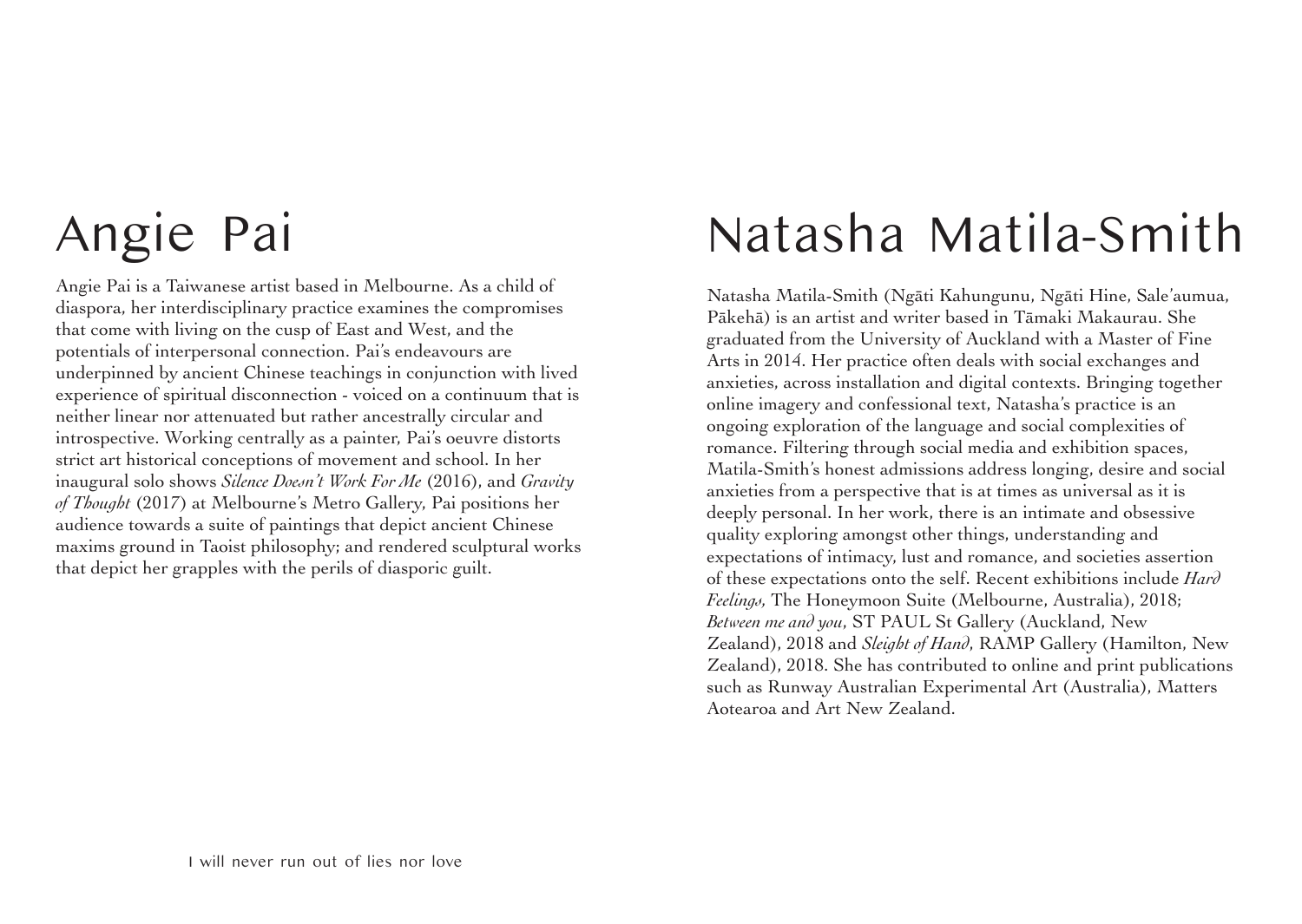### Rosie Isaac

Rosie Isaac works with performance, video and writing. Most often she begins with a script, a form of writing that is always oriented towards speech.The digital female voice used for public announcements coughs, she is given a body. An allegorical personification of Security is cast as an exhausted and exploited office worker. The slippery terrain of words becoming idea becoming body is used to explore the politics of public space under conditions of power, authority and myth. Recent exhibitions and performances include *Through flooding* (2016) part of *Through love: five feminist perspectives*, Brainlina's program for Next Wave Festival 2016. *Slow roasted lamb* (2016), Gertrude Studios, *No, I couldn't agree with you more*, a two-person show with Briony Galligan at TCB art Inc. (2015), *Pardon me, but our position has been struck by lightning* at The Substation (2014) and *?! Performance Festival*, The Pipe Factory Glasgow (2014). Isaac is a current Gertrude Studio resident.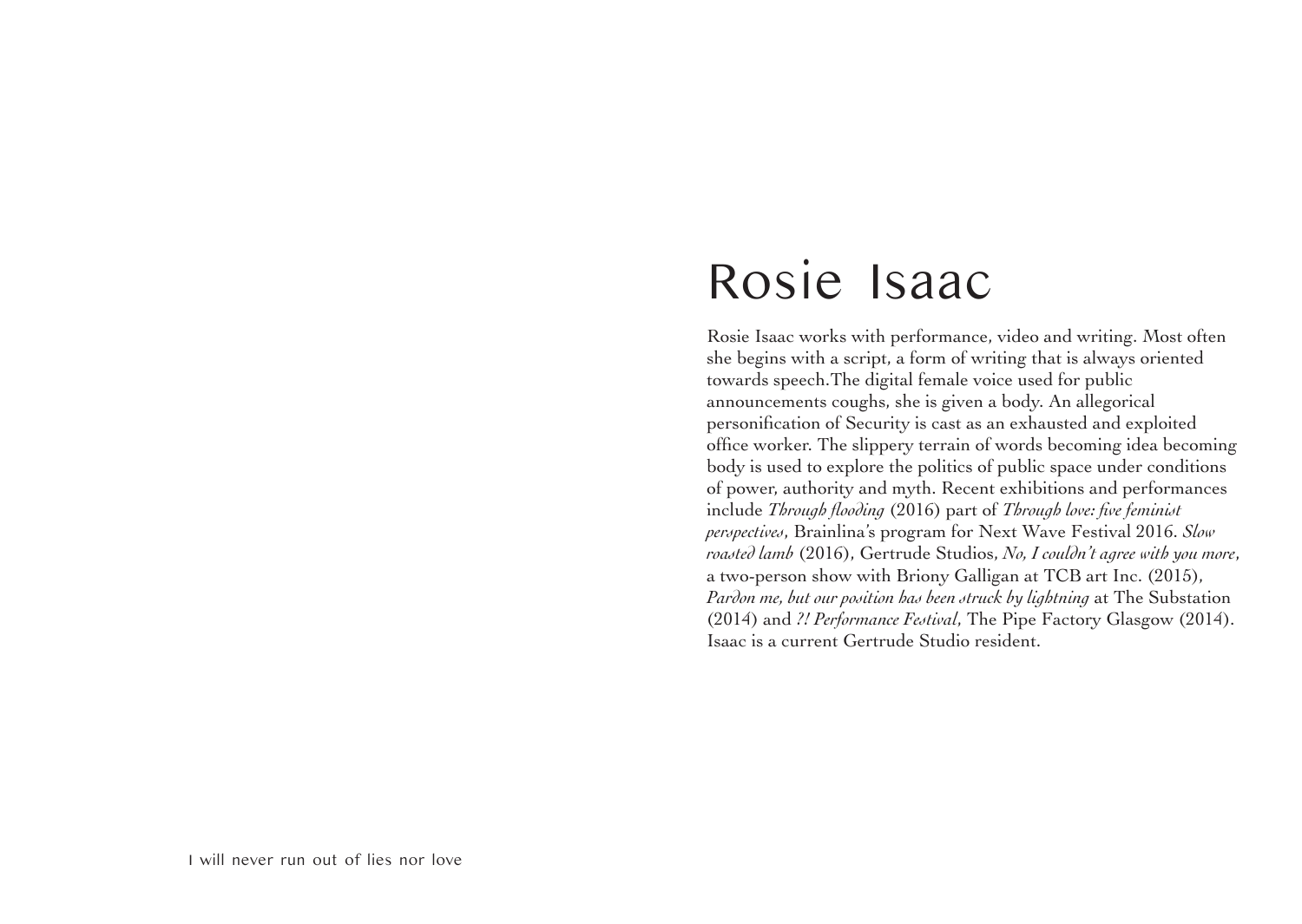# Nanette Orly

Nanette Orly is an independent curator based in Sydney. Her curatorial practice is deeply engaged with themes surrounding identity development, cultural histories and offering alternative perceptions of contemporary society. Drawn to migratory aesthetics and research-based practices to form interdisciplinary group or collaborative exhibition concepts, Orly has curated exhibitions across a number of Sydney, regional and interstate galleries over the past five years. Recent curatorial projects include *Transcendence* (2018) at Firstdraft, *Full Circle* (2018) at The Lock-Up and 긴장 *(that's why I get so tired now)* (2018) at Seventh Gallery in Melbourne. She is currently the Co-Director of artist run initiative Cold Cuts Project Space in Petersham and Board Member of the online publication Runway Australian Experiment Art. Orly has also been a successful participant in 4A Curators' Intensive 2018 program in Sydney and was awarded the Project Curator of the Critical Animals Research Symposium 2018, based in Newcastle.

## Sebastian Henry-Jones

Sebastian Henry-Jones is an emerging curator living and working on unceded land belonging to the Gadigal people of the Eora Nation. His practice is lead by an interest in the potential of the exhibition format to cultivate strategies of care, social responsibility and shared experience that are able to communicate across cultural and social differences. He looks to enact these ideals through his work by centering the needs, ideas and requirements of the artists that he works with, and so his practice is informed by striving for an ethics with sincerity, generosity, honest communication and learning at its core.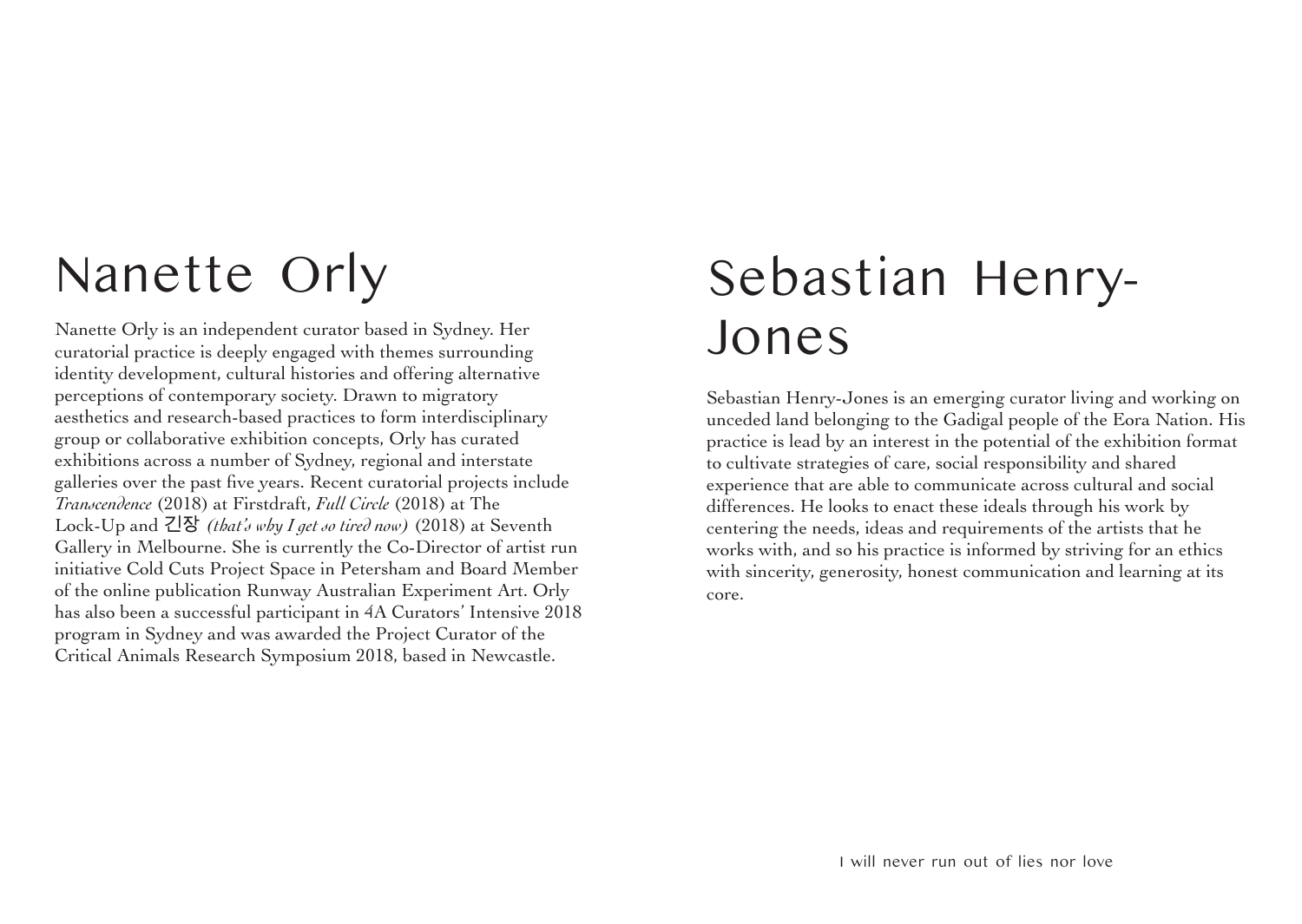## Chloé Hazelwood

Chloé Hazelwood is an emerging curator and arts writer. Her research interests include feminist/queer art, First Nations cultural expression and curatorial activism. She is currently completing the Master of Arts Management at RMIT University and is a member of the First Site Committee, where she has coordinated a dynamic range of public programs and events for students and the wider community. Chloé works as the Volunteer Officer at Linden New Art.

### Soo-Min Shim

Soo-Min Shim is an arts writer and arts worker living on stolen Gadigal land. She received her Bachelor of Art History and Theory (First Class Honours) from the University of Sydney and is currently a Director at Firstdraft Gallery 2019-2020. She is currently a studio resident at Broadway Sydney x 4A Centre for Contemporary Asian Art Creative Studios. She has written for several Australian and international publications including Art & The Public Sphere, ArtAsiaPacific, The Artling, Art + Australia, Art Almanac, Artist Profile, Runway Conversations, un Extended, and Running Dog.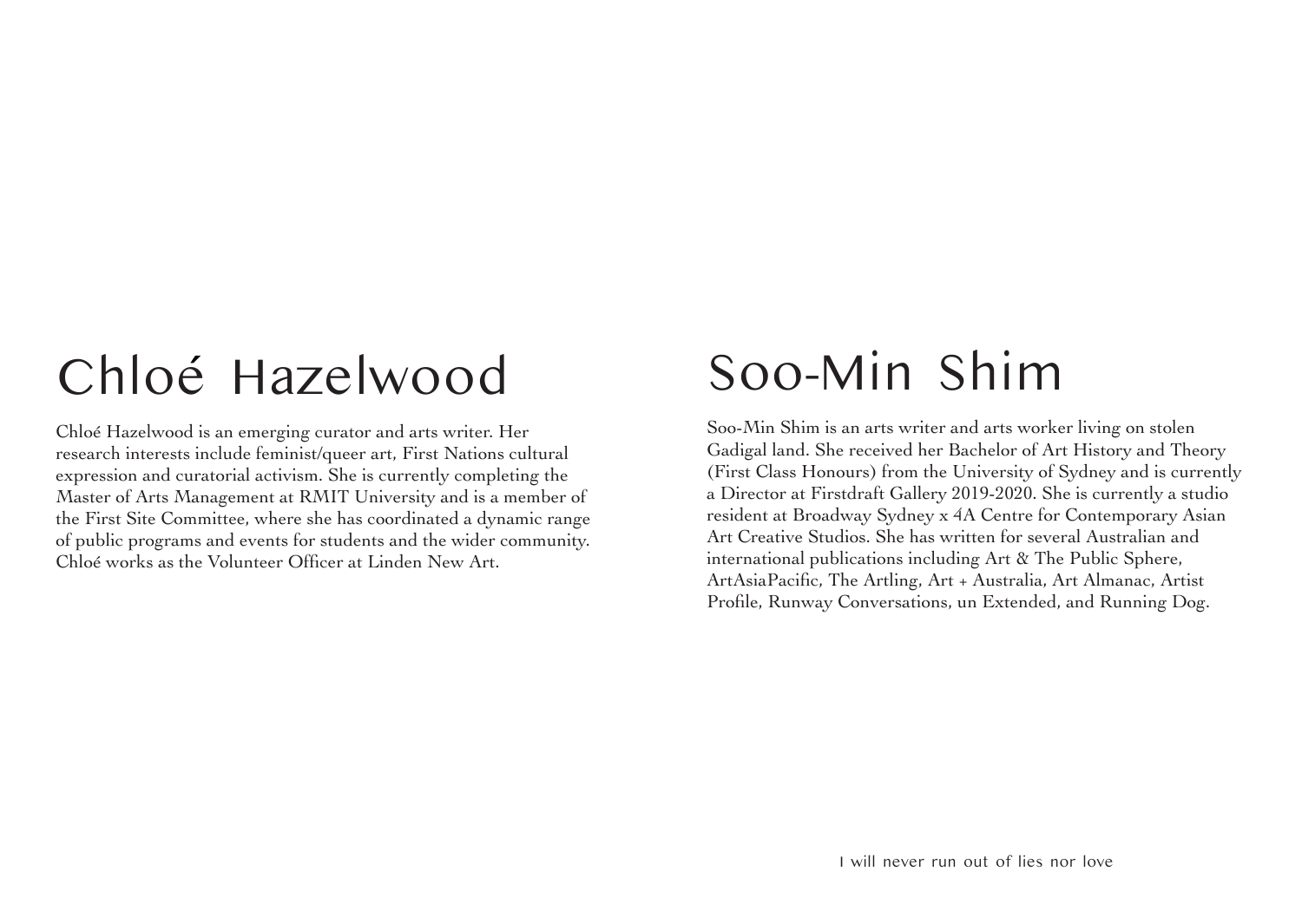### June Miskell

June Miskell is a Filipino-Australian writer and arts worker living and working on the ancestral lands belonging to the Gadigal people of the Eora Nation (Sydney). She is currenting completing her Bachelor of Art Theory (Honours) at UNSW Art & Design with a focus on migratory methods of indigenizing and decolonising strategies in Filipinx-Australian diasporic practices. Her previous writing can be found in unExtended, Runway Conversations, Running Dog and Framework.

### Jess Lewis

Jess Lewis is a designer based in Sydney. She has completed a Bachelor of Design in Visual Communications (Honours) at UTS and a Master of Fine Art at UNSW Art & Design, where her time studying allowed her to explore the importance of art and design, and how the two have the potential to converge and support one another. Centered around a love for print media and book design, her practice involves collaborating with artists, designers, curators, writers and creatives and exploring how printed media can extend and elevate one's practice, making it accessible to broader audiences through sense of tangibility and permanency.